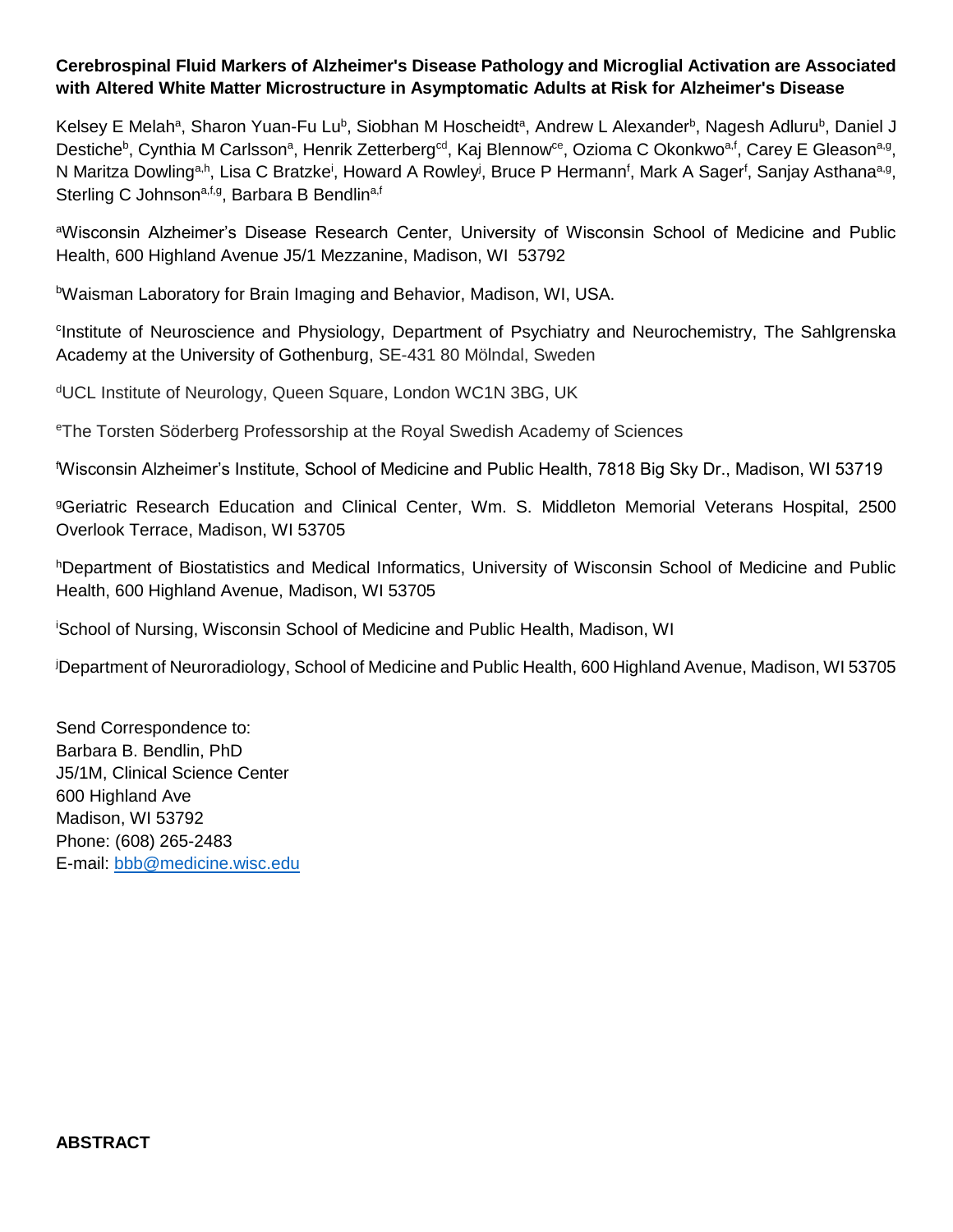BACKGROUND: The immune response in Alzheimer's disease (AD) involves activation of microglia which may remove amyloid-β (Aβ). However, overproduction of inflammatory compounds may exacerbate neural damage in AD. AD pathology accumulates years before diagnosis, yet the extent to which neuroinflammation is involved in the earliest disease stages is unknown.

OBJECTIVE: To determine whether neuroinflammation exacerbates neural damage in preclinical AD.

METHODS: We utilized cerebrospinal fluid (CSF) and magnetic resonance imaging collected in 192 asymptomatic late-middle-aged adults (mean age = 60.98 years). Neuroinflammatory markers chitinase-3-like protein 1 (YKL-40) and monocyte chemoattractant protein-1 (MCP-1) in CSF were utilized as markers of neuroinflammation. Neural cell damage was assessed using CSF neurofilament light chain protein (NFL), CSF total tau (T-Tau), and neural microstructure assessed with diffusion tensor imaging (DTI). With regard to AD pathology, CSF Aβ42 and tau phosphorylated at threonine 181 (P-Tau181) were used as markers of amyloid and tau pathology, respectively. We hypothesized that higher YKL-40 and MCP-1 in the presence of AD pathology would be associated with higher NFL, T-Tau, and altered microstructure on DTI.

RESULTS: Neuroinflammation was associated with markers of neural damage. Higher CSF YKL-40 was associated with both higher CSF NFL and T-Tau. Inflammation interacted with AD pathology, such that greater MCP-1 and lower Aβ42 was associated with altered microstructure in bilateral frontal and right temporal lobe and that greater MCP-1 and greater P-Tau181 was associated with altered microstructure in precuneus.

CONCLUSION: Inflammation may play a role in neural damage in preclinical AD.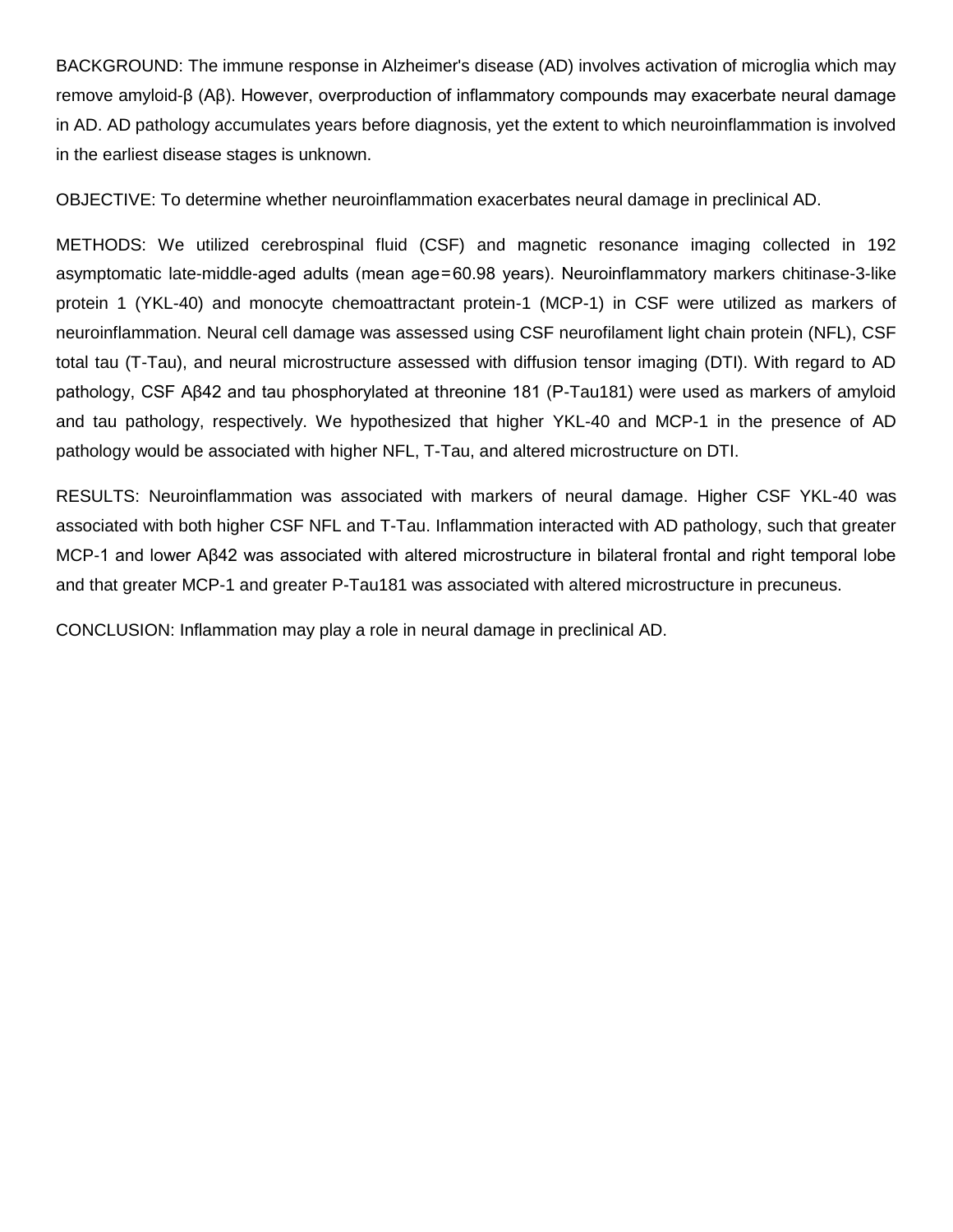### **1. INTRODUCTION**

Inflammation is a well-established feature of Alzheimer's disease (AD) [1,2]. Several pro-inflammatory cytokines, chemokines, and complement proteins are elevated in the AD brain and both human and animal studies suggest inflammation may occur early in the AD process [3–7]. The underlying cause of inflammation in AD is not entirely known, but is likely secondary to β-amyloid deposition which elicits a pro-inflammatory microglial response via a complex cytokine-signaling cascade (perhaps add a reference here; Jennifer Pocock has written some good ones on the topic). The extent to which neuroinflammation has a negative effect on neural health in the early stages of AD is presently unclear. While microglial activation and inflammation may have a beneficial effect in clearing β-amyloid, overproduction of pro-inflammatory compounds is suspected as a major contributing factor to neuronal damage by causing injury and toxicity to neurons [8].

Microglial activation, along with cell death and degradation of synaptic connections, are found to a greater extent in AD patients post mortem, compared to individuals who were cognitively intact at time of death despite comparable levels of amyloid and tangle pathology [6]. Neurofibrillary tangles and β-amyloid plaques are hallmarks of AD, however post-mortem histological and *in vivo* amyloid imaging studies suggest that a substantial number of healthy individuals harbor significant AD pathology despite normal cognition [6,9,10]. Given that inflammatory mediators released by glial cells can be toxic to neurons, one possible mechanism for this dissociation is the presence of neuroinflammation. In turn, neuronal loss and synaptic pathology tend to be more closely related to cognitive function compared to β-amyloid pathology [11,12], suggesting that inflammation-mediated cell loss may contribute to cognitive dysfunction in AD. While there is growing evidence that microglial activation may play a role in neural injury and cell loss, very little is known about the timing and localization of inflammation-mediated neural damage.

The primary aim of the current study was to determine the effect of neuroinflammation on neural microstructure in asymptomatic adults enriched for AD risk factors including parental family history of AD and apolipoprotein E ε4 (*APOE* ε4) genotype. In this study, cerebrospinal fluid (CSF) markers served as proxies of neuroinflammation, and included YKL-40 and monocyte chemoattractant protein 1 (MCP-1). These two proteins are elevated in preclinical AD, mild cognitive impairment (MCI), and early AD [4,13–16]. Neurofilament light chain protein (NFL) in CSF, and diffusion tensor imaging (DTI) measures were used to assess neural injury. NFL is a structural protein of neurons predominantly localized in axons, and is elevated in CSF in several neurodegenerative diseases, including AD [17–20]. In turn, DTI is sensitive to microstructural diffusion of water molecules and has been used extensively to assess tissue damage in AD, MCI, and preclinical AD [21–32]. Two summary measures derived from DTI were used to assess tissue microstructure: fractional anisotropy (FA), a measure of directional water diffusion that is highly sensitive to microstructural features including axonal density, diameter, and myelination, and mean diffusivity (MD), a measure of isotropic diffusion that is sensitive to cellular structure, necrosis, and edema [33,34]. We hypothesized that greater neuroinflammation would be associated with higher levels of CSF NFL and microstructural damage as revealed on FA and MD maps.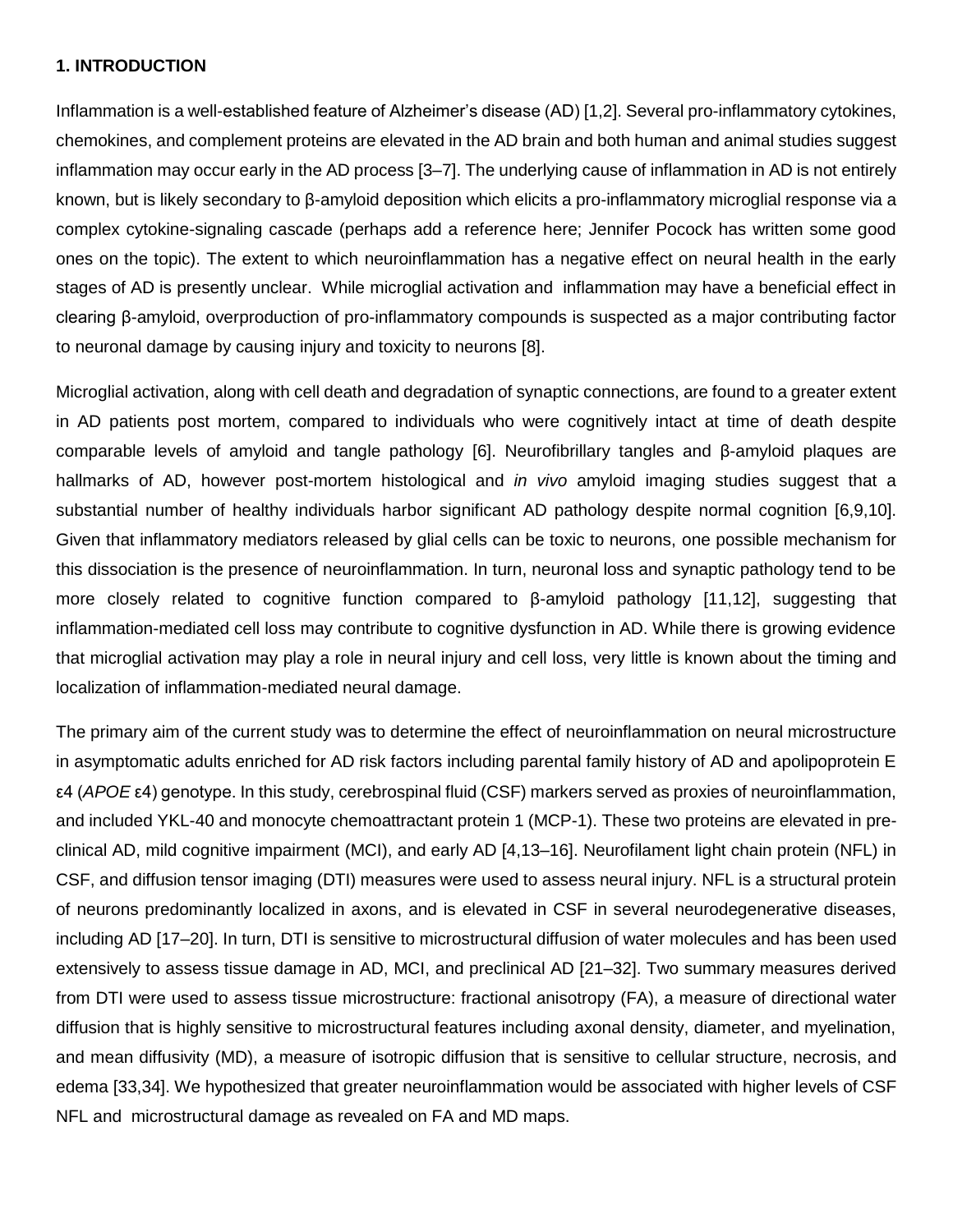Because we were specifically interested in the extent to which neuroinflammation may affect neural health in the presence of existing AD pathology, analyses incorporated measures of CSF Aβ42, and T-tau. High T-tau and low  $AB_{42}$  in CSF have been associated with atrophy, cortical thinning, and altered white matter microstructure in preclinical AD [35–38] but the extent to which neuroinflammation may moderate these effects are unknown. We hypothesized that the negative effects of β-amyloid and tau pathology on neural microstructure would be greater among individuals with higher inflammation. A subsidiary aim was to examine whether age, family history, or *APOE* ε4 genotype moderated the effect of AD pathology and inflammation on microstructure. While being a clear independent risk factor for AD, *APOE* ε4 has also been associated with up-regulation of innate immune factors, including plasma TNF-α and IL-6 [39]. Likewise parental family history of AD has been shown to confer a pro-inflammatory cytokine profile independent of *APOE* ε4 [7]. We hypothesized that individuals at greater risk for AD, indicated by positive family history, *APOE* ε4 genotype, or older age, would have greater changes in tissue microstructure in the presence of higher AD pathology or greater neuroinflammation. Understanding the impact of preclinical inflammation is expected to provide valuable information on the pathobiology of AD and inform prevention and treatment strategies in the disease.

#### **2. METHODS**

Study procedures were approved by the University of Wisconsin Health Sciences Institutional Review Board and were in accordance with U.S. federal regulations. All participants provided written informed consent.

#### **2.1 Participants**

Participants were asymptomatic late-middle-aged adults (mean age  $= 61.2$  years, SD  $= 7.58$ ) from the Wisconsin Registry for Alzheimer's Prevention (WRAP) study and the Wisconsin Alzheimer's Disease Research Center (ADRC) clinical core who underwent brain imaging and lumbar puncture as part of studies on memory, aging, and preclinical AD. Both the WRAP and Wisconsin ADRC comprise well-characterized and longitudinally followed participants who are either positive or negative for parental history of AD. Positive parental family history of AD classification was defined as having one or both parents with autopsy-confirmed or probable AD as outlined by research criteria [40,41], and reviewed by a multidisciplinary diagnostic consensus panel. Detailed medical history and phone interviews were conducted to confirm AD negative participants. Absence of family history of AD required that the participant's father survive to at least age 70 years and the mother to age 75 years without diagnosis of dementia or cognitive deterioration. Family history was classified as a binary variable. *APOE* ε4 genetic testing was performed at the University of Wisconsin-Madison, Waisman Center. *APOE* ε4 extraction and isoform classification have been described previously [42]. Participants were categorized using a binary variable as an *APOE* ε4 carrier or non- carrier.

General inclusion criteria consisted of: 1) normal cognitive function determined by neuropsychological evaluation, 2) negative history of psychiatric or neurological disease or untreated depression, and 3) no history of head trauma. Participants were also required to have previously undergone magnetic resonance imaging (MRI) and lumbar puncture for CSF assays.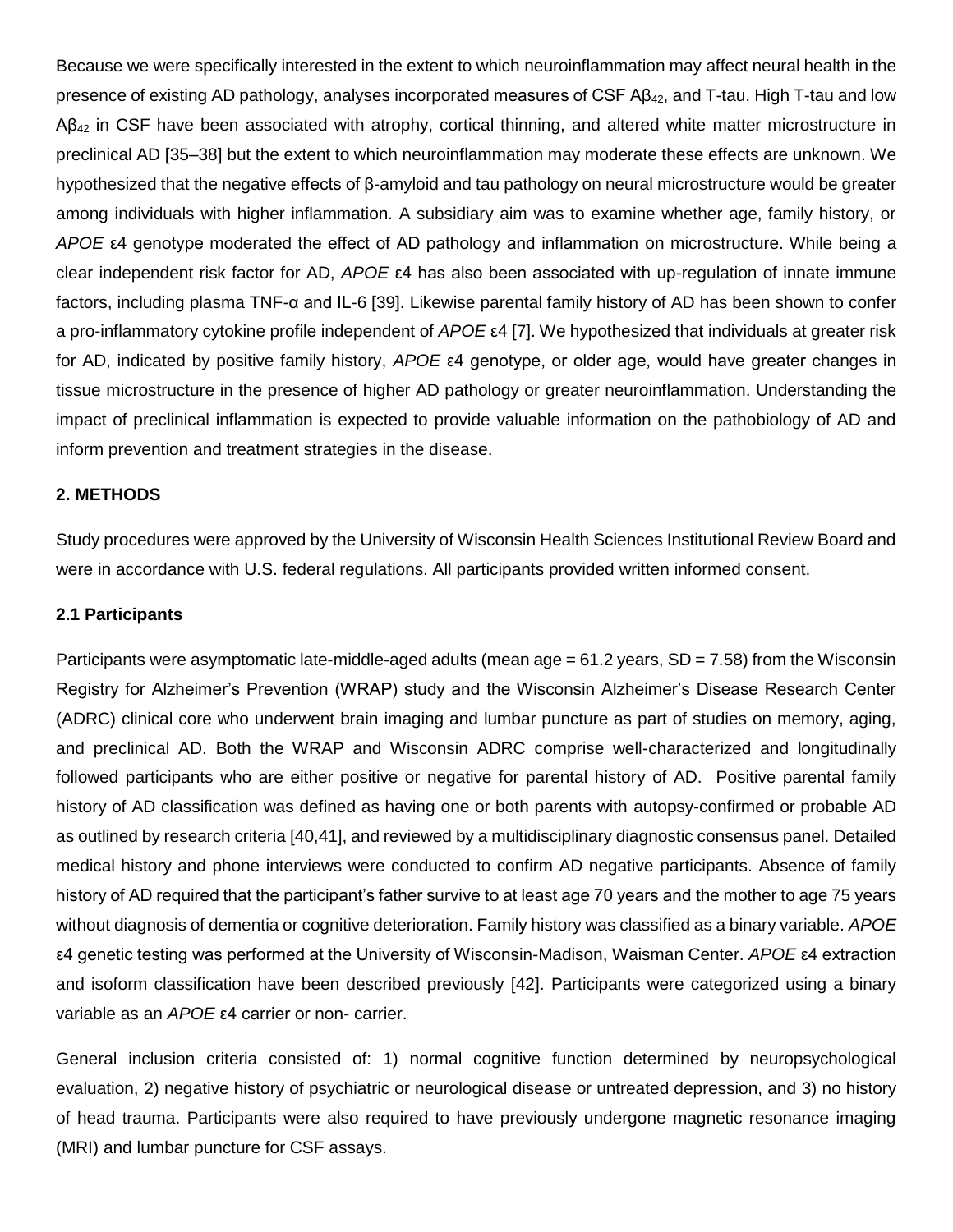Participants were excluded from the analysis based on one or more of the following: a) abnormal radiological read on study MRI, including evidence of infection, infarct, or tumor (n=31), b) CSF assay results that were below detection threshold on one or more assays (n=4), c) unsatisfactory DTI data quality after processing, such as major susceptibility artifact (n=12), or d) an incomplete or failed DTI acquisition or transfer (n=11).

Of 248 participants identified for possible inclusion in the study, 190 participants met criteria for inclusion. Overall the sample was largely female, Caucasian, well educated, had a parental family history of AD or were *APOE* ε4 carriers (see Table 1).

### **2.2 CSF collection and analysis:**

CSF was collected with a Sprotte 25-or 24-gauge spinal needle at the L3/4 or L4/5 using gentle extraction into polypropylene syringes. Samples were collected in the morning after a 12h fast. Approximately 22mL of CSF were combined, gently mixed and centrifuged at 2000g for 10 minutes. Supernatants were frozen in 0.5mL aliquots in polypropylene tubes and stored at -80°C. Samples were analyzed for T-tau and  $\mathsf{AB}_{42}$  using commercially available enzyme-linked immunosorbent assay (ELISA) methods (INNOTEST assays, Fujiurebio, Ghent Belgium) as described previously in detail [43]. MCP-1 levels in CSF were measured using the Meso Scale Discovery technique (MSD Human MCP-1; Meso Scale Discovery, Gaithersburg, MD, USA), and YKL-40 was determined using a sandwich enzyme-linked immunosorbent assay (ELISA) (R&D Systems, Minneapolis, Minn., USA). CSF NFL was measured with a sandwich ELISA method (NF-light ELISA kit, UmanDiagnostics AB, Umeå, Sweden). Board-certified laboratory technicians who were blinded to clinical diagnosis performed all analyses on one occasion. All samples were analyzed according to protocols approved by the Swedish Board of Accreditation and Conformity Assessment (SWEDAC) using one batch of reagents (intra-assay coefficients of variation <10%).

#### **2.3 Magnetic Resonance Imaging:**

The average delay between MRI and lumbar puncture was 6.57 days (SD 19.68). Participants underwent scanning on one of two identical General Electric 3.0 Tesla Discovery MR750 MRI systems with 8 channel head coils and parallel imaging (ASSET). DTI was acquired using a diffusion-weighted, spin-echo, single-shot, echo planar imaging (EPI) pulse sequence in 40 encoding directions with  $b = 1300$  s/mm $\textdegree$ 2, and eight non-diffusion weighted ( $b = 0$ ) reference images. The cerebrum was covered using contiguous 2.5 mm thick axial slices, FOV  $= 24$  cm, TR = 8000 ms, TE = 67.8 ms, matrix = 96  $\times$  96, resulting in isotropic 2.5 mm3 voxels. High order shimming was performed prior to the DTI acquisition to optimize the homogeneity of the magnetic field across the brain and to minimize EPI distortions. A T1-weighted volume was acquired in the axial plane with a 3D fast spoiled gradient-echo sequence using the following parameters: inversion time  $(TI) = 450$  ms; repetition time  $(TR) = 8.1$  ms; echo time (TE) = 3.2 ms; flip angle = 12°; acquisition matrix = 256  $\times$  256 mm, field of view (FOV) = 256 mm; slice thickness = 1.0 mm. 3D T2-weighted fluid attenuated inversion recovery (FLAIR) scans were acquired in the sagittal plane using the following parameters:  $TI = 1868$  ms;  $TR = 6000$  ms;  $TE = 123$  ms; flip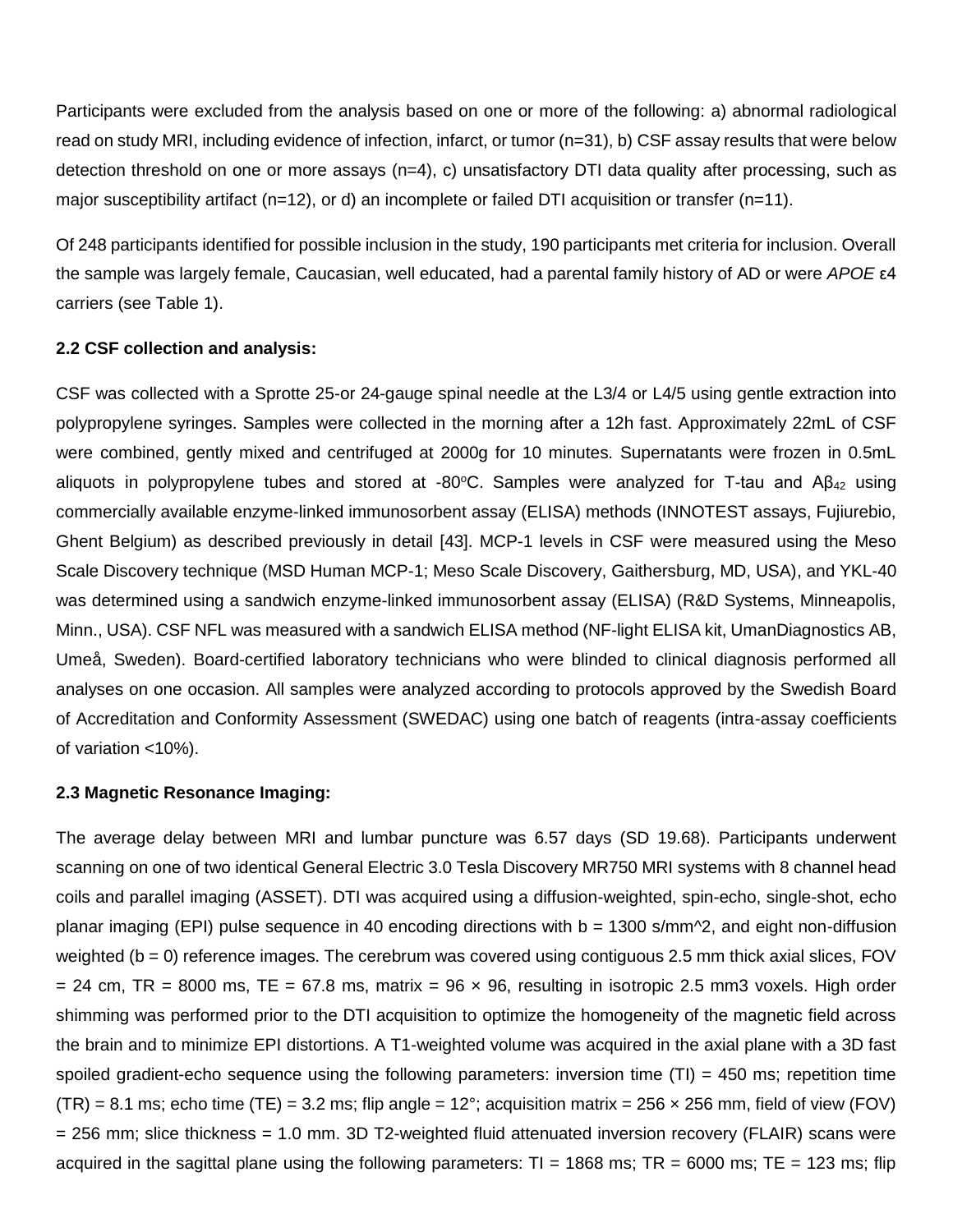angle =  $90^{\circ}$ ; acquisition matrix = 256 x 256mm, FOV = 256 mm; slice thickness = 2.0 mm, no gap, yielding a voxel resolution of 1 mm x 1 mm x 2 mm.

# **2.4 MRI Processing**

DTI was processed using a customized pipeline, as described in detail in Adluru et al. [44]. Briefly, images underwent eddy current correction, field inhomogeneity correction, and skull stripping using tools from the FMRIB Software Library (FSL) (http://www.fmrib.ox.ac.uk/fsl/). Tensor fitting was performed using the University College London, Camino Diffusion MRI Toolkit (http://cmic.cs.ucl.ac.uk/camino/). Tensor-based registration was implemented utilizing Diffusion Toolkit for DTI analysis (DTI-TK, http://dti-tk.sourceforge.net/pmwiki/pmwiki.php), whereby images were registered to a population specific template created with DTI-TK. FA and MD maps were calculated using DTI-TK.

In order to control for ischemic lesion burden, total white matter hyperintensity (WMH) volume for each participant was determined using Lesion Segmentation Tool (version 1.2.2) implemented in SPM8 [45]. The T1-weighted and T2FLAIR images were processed according to the method detailed in Birdsill et al. [46]. WMH was adjusted for variability in head size by dividing total WMH by intracranial volume to yield a WMH ratio (WMHr). Intracranial volume was calculated using the "reverse brain masking" method detailed in Keihaninejad et al. [47].

# **2.5 Statistical Analysis**

# *2.5.1 CSF analyses*

To test the effect of neuroinflammation and AD pathology on axonal damage, a linear regression model was implemented in SPSS (IBM SPSS Statistics for Windows, Version 21.0. Armonk, NY: IBM Corp) assessing the effect of YKL-40, MCP-1, Aβ<sup>42</sup> and T-tau on CSF NFL. Age, sex, family history of AD, *APOE ε4,* and WMHr were entered as covariates.

### *2.5.2 Voxel-wise DTI analyses*

To test the effect of neuroinflammation and AD pathology on tissue microstructure, voxel-wise analyses of FA and MD maps were implemented using statistical parametric mapping software (SPM8; http://www.fil.ion.ucl.ac.uk/spm/). Multiple regression models tested main effects of YKL-40 and MCP-1 on FA and MD, in addition to interactions between YKL-40 and MCP-1 and CSF Aβ42, T-tau, family history of AD, *APOE* ε4 status, and age. Models used age, sex, family history, *APOE ε4* status, and WMHr as covariates. Given that anisotropic water diffusion is less interpretable in gray matter compared to white matter, FA analyses were limited to white matter. A white matter mask was constructed by thresholding the FA template to values > 0.15. MD analyses were conducted in both gray and white matter, using a brain mask constructed by thresholding the population based MD template image to 0.10. Both masks were visually inspected to ensure inclusion of tissue of interest. The MD template was solely used for constructing the brain mask and as an underlay for results (i.e. not used for normalization). Results were determined using a cluster extent based thresholding approach, with a primary voxel level threshold of p < 0.005 and a cluster level threshold of p < 0.05. This method offers increased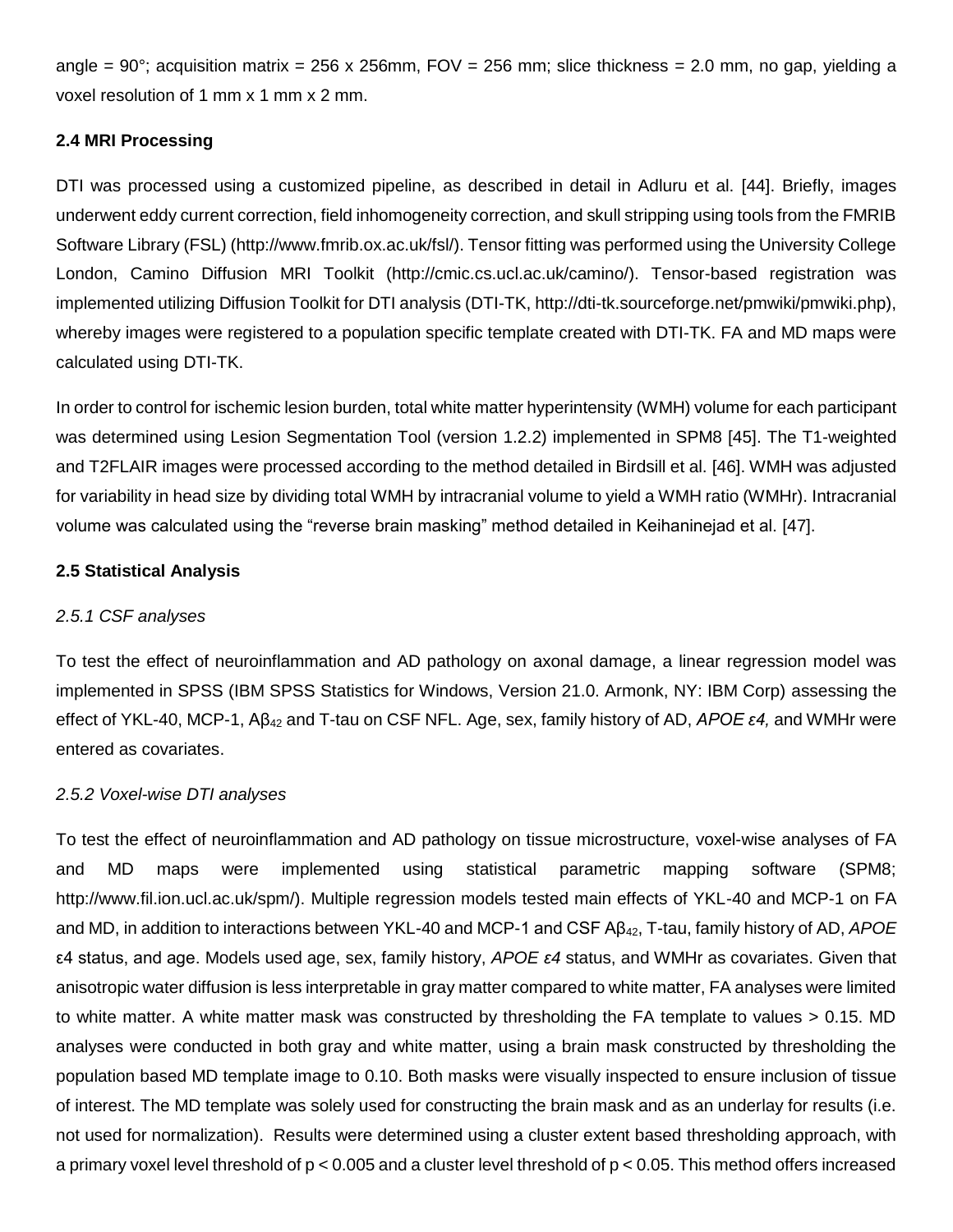sensitivity to spatially extended signals with moderate effect size [48]. To account for spatial non-stationarity of the DTI maps, we used the random field theory based approach documented in Worsley et al. [49]. While the approach may be overly conservative, the large sample size and smoothness of our data met the assumptions of random field theory (see Hayasaka et al. [48]) minimizing this concern.

### **3. RESULTS**

**Inflammation, AD pathology, and neural injury: effects on NFL.** A linear regression analysis in SPSS revealed a significant effect of YKL-40 on CSF NFL concentration. As predicted, higher YKL-40 was associated with higher CSF NFL (β=.191, p=.005), suggesting axonal degeneration. Linear regression analyses in SPSS revealed that *higher* Aβ<sup>42</sup> and higher T-Tau were associated with greater concentration of CSF NFL (β=.133, p=.039 and β=.270, p<.001 respectively). MCP-1 was not associated with CSF NFL levels.

**Inflammation, AD pathology, and neural injury: effects on DTI.** A voxel-wise analysis revealed significant interactions between YKL-40 and MCP-1 and markers of AD pathology although there were no main effects of either YKL-40 or MCP-1 on FA or MD (**Table 2**). Significant interactions were observed between MCP-1 and Aβ42 on MD in the bilateral inferior frontal lobe and right inferior temporal lobe (**Table 2B**). The relationship was such that among participants with lower CSF Aβ<sub>42</sub> (suggesting cerebral amyloid deposition), higher MCP-1 was associated with higher MD, suggestive of tissue damage. The interaction between MCP-1 and  $A\beta_{42}$  was nonsignificant in other brain regions but was trending in right fusiform ( $p = 0.054$ ) and left inferior temporal gyrus (p  $= 0.067$ ). The interaction between YKL-40 and A $\beta_{42}$  did not reach significance, but trended toward significance in right posterior orbital gyrus (p = 0.065). Again, among participants with lower CSF AB<sub>42</sub> levels, higher inflammation (CSF YKL-40) was associated with higher MD.

A voxel-wise analysis of FA revealed an interaction between YKL-40 and CSF T-tau (**Table 2B**). Specifically, among participants with higher CSF T-tau, higher YKL-40 was associated with higher FA in both the right and left internal capsule and cerebral peduncles. In the corresponding MD analysis, this interaction was noted in diffuse regions throughout the brain, with peak associations in frontal white matter (**Figure 1**). In both of these interactions, greater neuroinflammation (high YKL-40) in the presence of greater tau pathology (high CSF T-tau) was associated with both higher FA and MD. No significant interactions were observed between MCP-1 and Ttau, although bilateral post-central gyri were trending (**Table 2B**). Brain regions where main effects of T-tau were observed differed from the regions where interactions were noted. For example, as is detailed under main effects in **Table 2A**, higher CSF T-tau was associated with significantly higher FA in fornix and bilateral thalamus, and higher MD in a large portion of lateral parietal lobe and bilateral fusiform gyri.

**Inflammation and neural injury: regional localization.** Given that our sample was characterized on NFL, a protein that is primarily localized to axons, we conducted voxel-wise analyses to determine whether CSF NFL levels alone, or in combination with neuroinflammation were associated with regional gray and white matter microstructure. The voxel-wise analyses revealed widespread associations between CSF NFL and MD across lateral and medial temporal, parietal, and frontal lobes (**Table 2A, Figure 2**). As detailed in **Table 2C**, YKL-40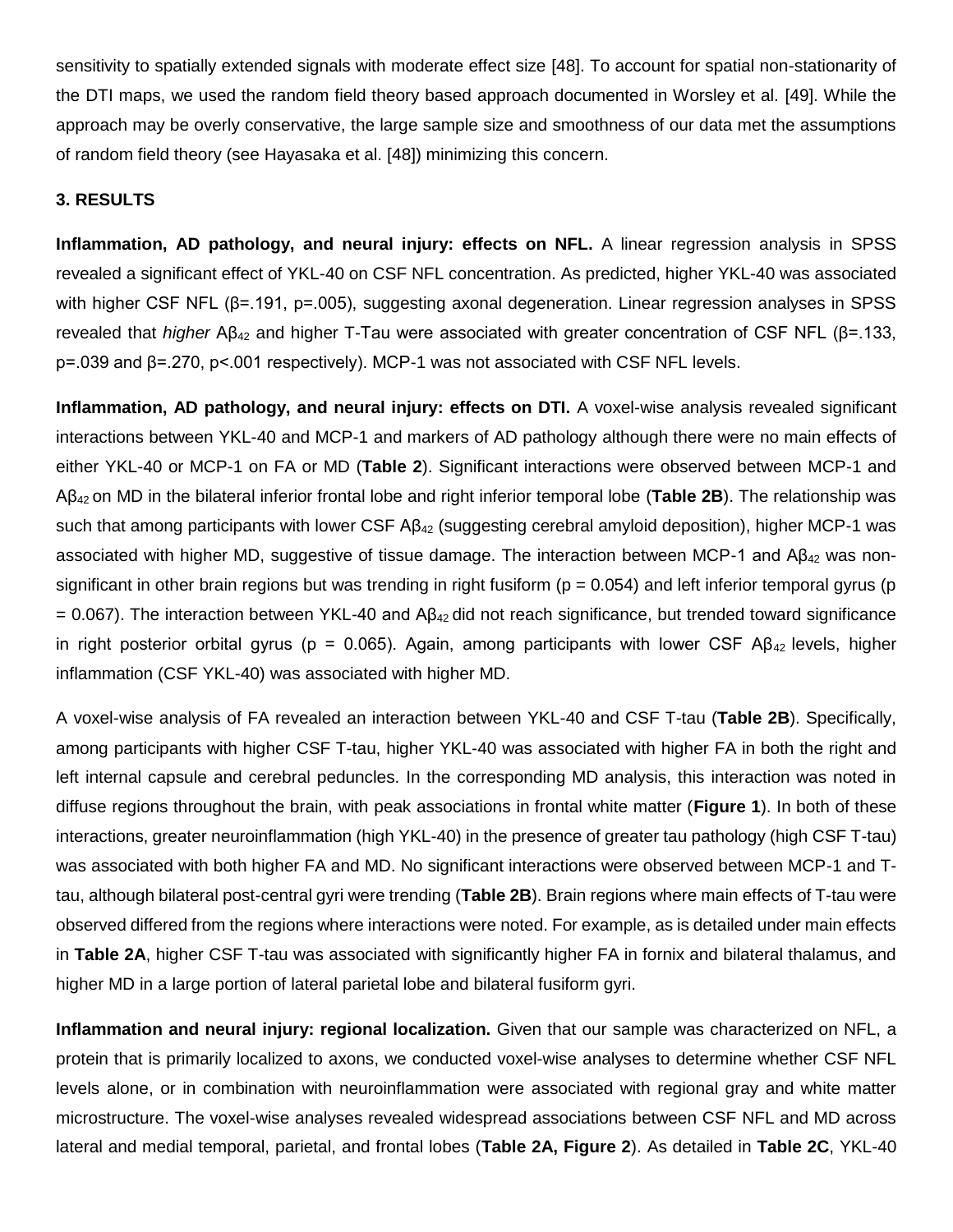showed a significant interaction with CSF NFL on FA in bilateral internal and external capsule, in addition to effects on MD, with a peak association in precuneus. Finally, CSF NFL also interacted with T-tau, where elevated T-tau combined with elevated CSF NFL was associated with higher MD (**Table 2C**).

**Inflammation, AD pathology, and neural injury: interactions with AD risk.** In order to determine if risk factors for AD moderated the effect of neuroinflammation and AD pathology on neural health, we tested for interactions between CSF markers of inflammation and CSF biomarkers of AD pathology, parental family history status, *APOE ε4*, and age. Neuroinflammation interacted with both *APOE* ε4 and parental family history of AD. Specifically, we found an interaction between MCP-1 and *APOE* ε4, whereby higher MCP-1 in *APOE ε4* carriers was associated with higher MD (**Table 2D**). Neuroinflammation also interacted with parental family history of AD, whereby higher MCP-1 among individuals with a positive family history of AD showed higher FA and MD, a relationship not observed among individuals without parental family history of AD. Neither a linear regression analysis nor voxel-wise analyses yielded significant effects of Aβ<sup>42</sup> x *APOE* ε4, Aβ42 x family history, T-tau x *APOE* ε4 or T-tau x family history interactions on CSF NFL, FA, or MD.

Age showed significant interactions with several variables. While we expected that older age would be associated with greater effects of AD pathology on neural health, across all significant interactions it was among *younger* middle-aged individuals that we found the greatest effects. Brain regions where significant interactions with age were observed are detailed in **Table 2D**. With regard to amyloid pathology, there was a significant Aβ<sub>42</sub> x age interaction on MD, where younger individuals with higher CSF levels of Aβ42 had higher MD, a relationship not observed among older adults. With regard to tau pathology, there was a significant interaction between Ttau and age, whereby younger individuals with high CSF T-tau showed higher FA and higher MD, a relationship not observed in older adults. Finally, YKL-40 also showed an interaction with age, where younger individuals with higher YKL40 had higher FA and higher MD, a relationship not observed in older adults (**Figure 3**). While age was analyzed as a continuous variable, we plotted the interaction using a mean split on age (younger or older than 61.2 years) to determine the direction of the interaction.

#### **4. DISCUSSION**

Pathological changes associated with AD appear years before the onset of clinically relevant symptoms [50]. Prospective treatments or therapies may be most beneficial in the preclinical stage, before extensive and permanent neural damage. In the present study, we assessed whether neuroinflammatory processes play a role in preclinical neural injury, particularly in the presence of amyloid and tau pathology. As predicted, a neuroinflammatory response was associated with neural damage, in addition to interacting with both AD pathology and risk factors for AD.

Microglial activation and inflammation play a role in β-amyloid clearance, however, the associated inflammatory cascade is suspected of contributing to neuronal damage. In this study, we show evidence that this may in fact be the case. Higher MCP-1 combined with lower Aβ<sub>42</sub> was associated with altered neural microstructure in brain regions known to be affected by amyloid pathology, including bilateral frontal cortex, and lateral temporal lobe.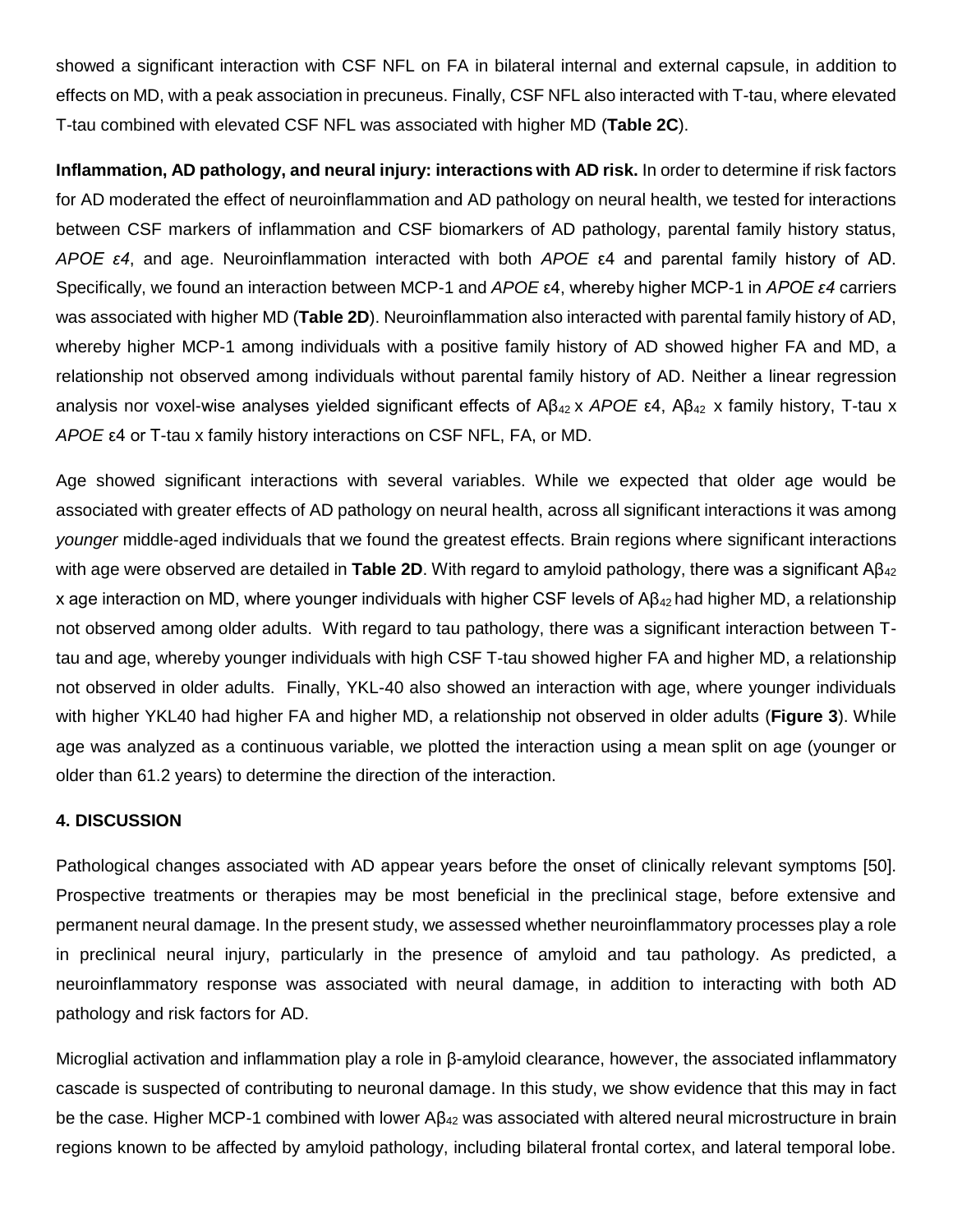MCP-1 is a chemokine expressed in response to inflammatory signals, and primarily serves to attract immune cells (monocytes) to sites of inflammation. In humans, MCP-1 is increased in MCI and AD and can predict cognitive decline [4,51]. Indeed cellular studies show that human monocytes and microglia produce MCP-1 in response to Aβ fragments and larger amyloid plaques [52,53]. We also found that neuroinflammation, specifically CSF YKL-40 was associated with higher CSF levels of NFL, a structural protein primarily localized to axons. Axonal degeneration has been hypothesized to be an early feature of the AD process [54], although the specific effect of neuroinflammation on axonal degeneration is incompletely characterized [55]. Histological, cellular, and molecular studies show that microglia localize with and are reactive toward amyloid plaques [56,57]. While neuroinflammation is an adaptive response to pathology such as amyloid accumulation or tissue damage, the immune response can in turn lead to a cascade that causes neural injury [1]. Significant interactions between neuroinflammation, amyloid and tau pathology observed in this study suggest that this may be the case in the early stages of developing pathology.

In addition to relationships with amyloid pathology, we also observed interactions between inflammation and tau pathology—specifically a significant interaction between YKL-40 and T-tau. The combination of high CSF T-tau and high CSF YKL-40 was associated with both lower FA and MD. Lower FA has been associated with axonal injury in animal models [58] and across several disorders including traumatic brain injury, multiple sclerosis, and AD [59–61], while lower MD suggests restricted diffusion possibly secondary to microglial proliferation. YKL-40, a 40k da glycoprotein, is expressed by activated microglia and is elevated at all stages of AD. However, as of yet, no studies have specifically linked YKL-40 expression to tau reactivity on a cellular level. Histological studies have found that activated microglia are regionally correlated with extracellular neurofibrillary tangles (NFTs) and dystrophic tangle-bearing neurons even in the early stages of tangle formation [62,63]. Interestingly, the interaction between YKL-40 and T-tau spatially paralleled the interaction of YKL-40 and NFL, perhaps suggesting that CSF tau and NFL protein arising from inflammation-mediated neural damage, originate in similar brain regions undergoing degeneration.

Both CSF markers related to neuroinflammation (YKL-40 and MCP-1) also interacted with factors that increase risk for AD. Parental family history of AD significantly interacted with YKL-40 and trended toward a significant interaction with MCP-1. In both cases, presence of parental family history combined with higher neuroinflammation was more deleterious. Likewise, *APOE* ε4 genotype interacted with MCP-1, where *APOE* ε4 carriers with higher MCP-1 showed higher MD. Given that both parental family history and *APOE* ε4 genotype have been linked with a pro-inflammatory phenotype, it's possible that these risk factors could confer vulnerability to neural damage via inflammatory mechanisms. Expression of specific inflammation-related genes is associated with risk for AD [64], but further work is needed to understand genetic profiles that may link family history of AD to inflammation.

Investigation of CSF biomarkers of AD with DTI measures in a preclinical population provides unique insights regarding brain regions that may show early pathological changes. It is known that tau pathology is associated with disruption of cytoskeletal equilibrium, synaptic dysfunction, and axonal degeneration [65,66] and tau protein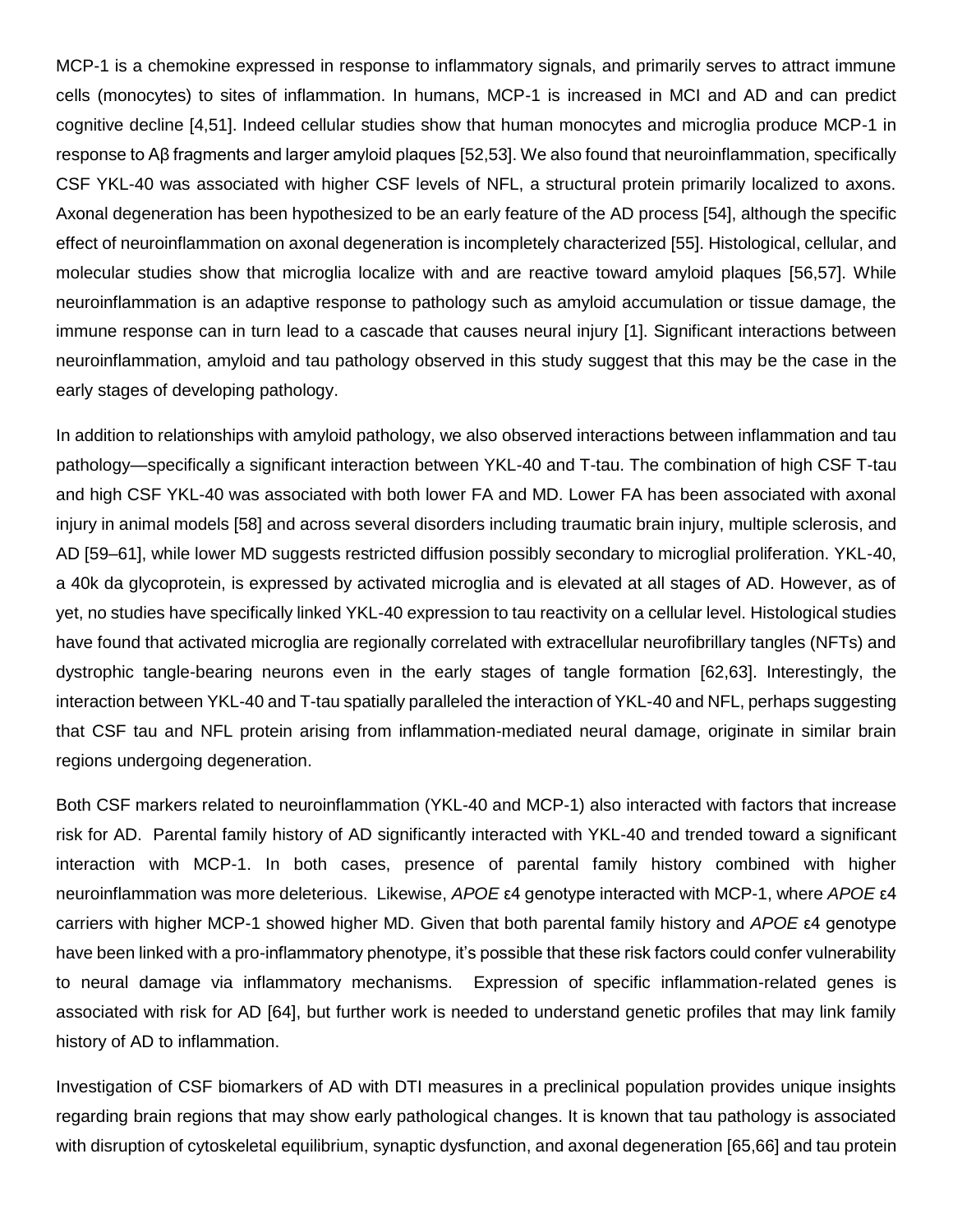measured in CSF indicates cellular damage, as damaged cells "leak" tau protein [67,68]. In this study, higher CSF T-tau was associated with higher FA and MD in brain regions that are known to undergo pathological changes in early stages of AD such as in the fornix, thalamus, precuneus, cuneus and cingulum. Ryan et al. (2003) reported higher FA among asymptomatic carriers of the PSEN1 mutation that causes autosomal dominant AD, likely due to early and selective loss of axonal fibers [69]. Similarly, associations between higher T-tau and higher FA in this study suggest evidence of fiber loss. Further, we found a robust relationship between CSF levels of NFL, and both FA and MD, involving several brain regions affected in AD. Overall, these findings suggest axonal loss is an early and measurable feature of preclinical AD.

While older age is the strongest predictor of AD, results from the current study indicated that neuroinflammation and AD pathology had a greater deleterious effect among the younger participants in our middle-aged cohort. In the MD analysis, younger individuals with high Aβ<sub>42</sub> had higher MD in several brain regions including bilateral superior frontal gyri and left transverse temporal gyrus and higher T-tau was associated with higher MD in frontal gray matter. Higher inflammation was also more deleterious in younger individuals, higher YKL-40 was associated with higher MD in diffuse regions including frontal cortex. In some cases, younger participants also showed higher FA, such as higher FA in the internal capsule with higher T-tau, and higher FA in thalamus in association with higher MCP-1. In the context of higher MD and other indicators of preclinical pathology, we suspect that higher FA here suggests loss of fibers. The results are interesting because it well established that AD related pathological changes, inflammation, and structural brain changes increase with age. However, with regard to the timing of AD pathology and inflammation, midlife may be an especially vulnerable period. Several risk factors for AD when appearing in middle-age, but not older age, confer increased risk for AD [70], and the results of this study suggest that inflammation may be a modifiable risk factor that could be targeted in midlife to prevent or delay AD. Indeed, a growing literature suggests that while anti-inflammatory treatment in AD and even MCI is largely ineffective, preclinical use of anti-inflammatory medications may confer a reduced risk for developing AD in addition to preserving gray and white matter volume [30,71,72].

Amyloid in combination with neuroinflammation was associated with neural injury; however, CSF Aβ<sup>42</sup> alone did not show a significant association with DTI measures. While amyloid deposition is known to be an early feature of AD, it is thought that the toxic effects on neurons only appear after significant levels of amyloid burden are reached [73]. Another possibility for the lack of direct effect of  $AB_{42}$  may be due to a dynamic fluctuation in CSF  $A\beta_{42}$  that has been observed in preclinical AD. While CSF  $A\beta_{42}$  generally declines during the progression of AD, studies in individuals with Presenilin 1 mutation show elevated CSF  $AB_{42}$  levels compared to non-carriers in the asymptomatic stage of the disease [74]. Indeed the CSF analyses in this study showed that higher CSF  $AB_{42}$ was associated with higher CSF NFL, suggesting greater axonal injury in individuals with higher CSF  $AB_{42}$ . Main effects of Aβ<sup>42</sup> on DTI were likely not observed in this study because measures used were not sensitive enough to detect this relationship. This notion is supported by recent findings from our group showing that preclinical amyloid deposition as measured with [C11]PiB-PET is associated with altered microstructure as shown on DTI [75].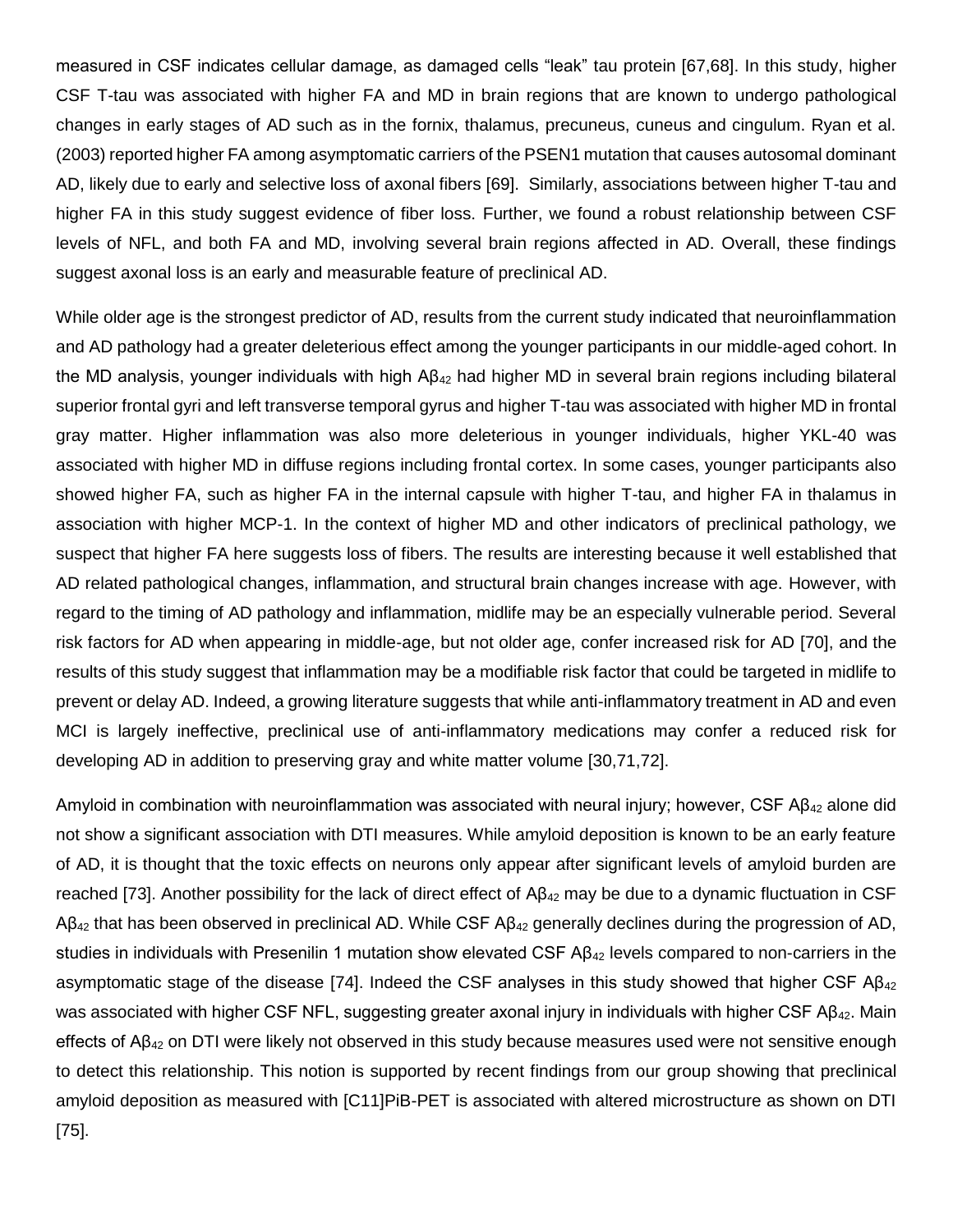There are a few limitations that should be noted. Generalizability of the results may be limited. While our study is one of the largest to examine the relationship between CSF markers of pathology and neural injury, the sample was largely Caucasian, female, and highly educated with access to quality healthcare. It is also important to note that the study is cross-sectional. Longitudinal studies will be needed to understand preclinical trajectories of AD pathology, particularly as it relates to neuroinflammation. Finally, the significance of *in vivo* markers of brain pathology in a clinically healthy population is still not well understood. We found that higher CSF markers of AD pathology and neuroinflammatory processes were associated with evidence for greater neural injury among our youngest participants. These findings are novel but will require additional follow-up to be fully understood. Further, while the results of the current study suggest that neuroinflammatory processes are associated with neural damage, it is important to keep in mind that microglia, the resident immune cells of the central nervous system, are needed to control neuropathology. It is possible that the observed association between neuroinflammation and neural damage could be the result of activated microglia responding to damaged tissue [76], Aβ and cellular debris [77]. Interestingly, El Khoury et al. [78] found that in APP transgenic mice deletion of *Ccr2*, a gene for the MCP-1 receptor, resulted in reduction of microglial accumulation around plaques, an increase in Aβ deposition, and decreased survival. Microglial activation may provide a beneficial mechanism for the removal of pathology that is not directly related to neural damage. More work is needed to further understand the timing of neuroinflammation in the AD process, and to determine whether the role of microgila is beneficial or deleterious.

#### **Summary**

In conclusion, this study found that CSF biomarkers of AD pathology and neuroinflammatory processes are related to microstructural brain alterations in asymptomatic individuals. Of particular interest, among certain individuals—including those who are younger, are *APOE* ε4 carriers, or harbor parental family history of AD there appear to be greater neural consequences of AD pathology and inflammation. T-tau and Aβ<sub>42</sub> have been evaluated extensively and may have diagnostic and prognostic utility in patients with AD and MCI [79–82] and have been associated with cognitive decline and conversion from healthy to impaired cognition [83–85]. The results of this study provide evidence that examining markers of AD pathology together with markers of neuroinflammation may provide greater insight into the pathological processes occurring in preclinical AD.

#### **Acknowledgements**

This project was supported by the National Institute on Aging (R01 AG037639, R01 AG027161, ADRC P50 AG033514, R01 AG021155 , the University of Wisconsin Institute for Clinical and Translational Research, funded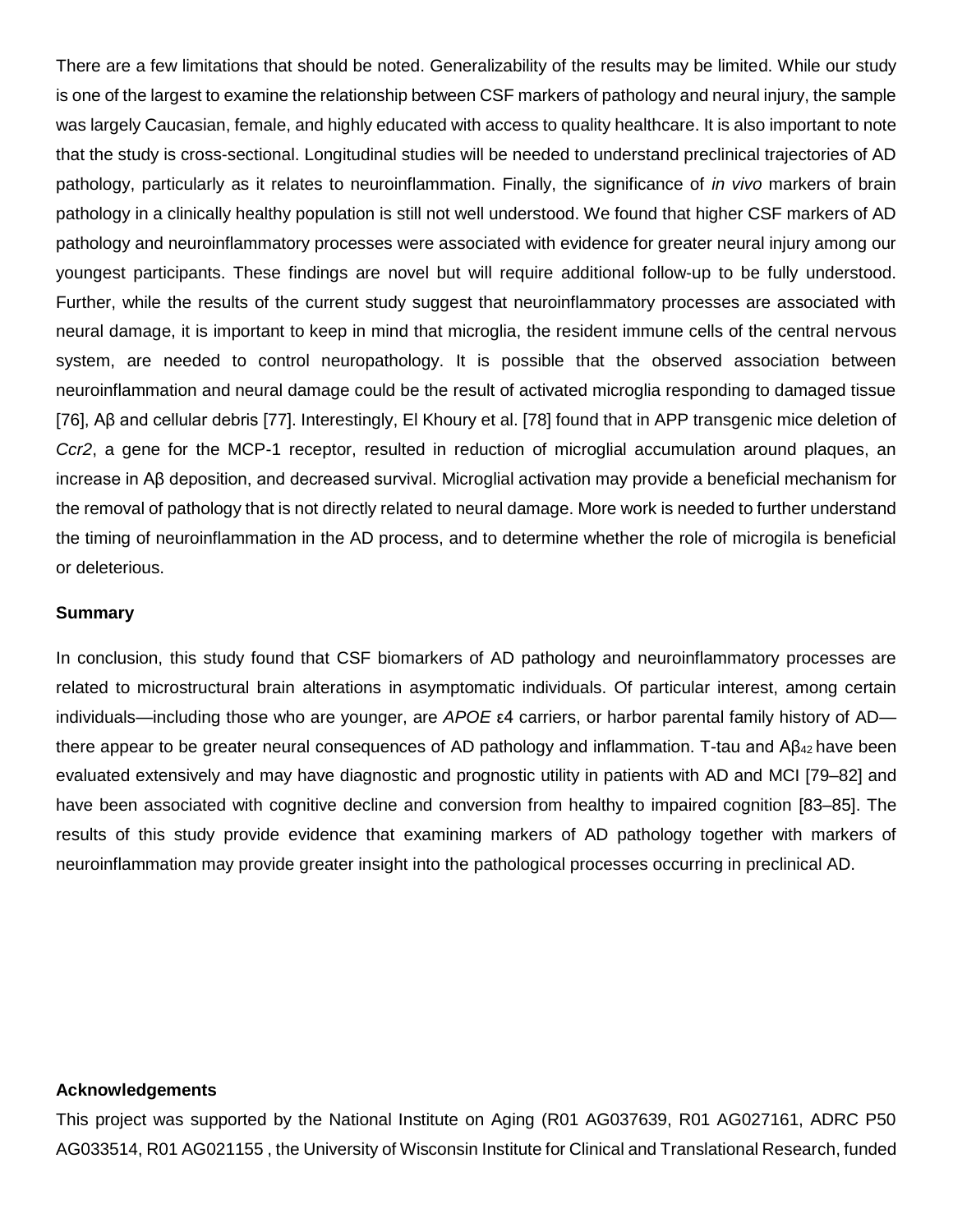through a National Center for Research Resources/National Institutes of Health Clinical and Translational Science Award, 1UL1RR025011, a program of the National Center for Research Resources, United States National Institutes of Health; and Waisman Center Core Grant P30 HD003352-45 from the Eunice Kennedy Shriver National Institute of Child Health and Human Development. The project was also facilitated by the facilities and resources at the Geriatric Research, Education, and Clinical Center (GRECC) of the William S. Middleton Memorial Veterans Hospital, Madison, WI. The authors gratefully acknowledge Nancy Davenport, LeAnn DeRungs, Amy Hawley, Sandra Harding, Caitlin Cleary, Jay Fruehling, Paul Cary, Jennifer Oh, and Chuck Illingworth. Above all, we wish to thank our dedicated volunteers for their participation in this research.

# **FIGURE LEGENDS:**

# **Figure 1: MCP-1 x Aβ<sup>42</sup> interaction on MD.**

Higher CSF MCP-1 and lower  $AB_{42}$  were associated with increased mean diffusivity in several brain regions including the inferior frontal lobe, right fusiform gyrus, and inferior temporal gyri. Results were corrected for nonstationarity using a random field theory based approach with a voxel-level threshold of P<.005 and a cluster level threshold of P<.05. Variations in color map correspond to the size of the t-statistic. Right=Left.

### **Figure 2: CSF NFL on MD.**

Higher CSF NFL was associated with greater MD in a variety of brain regions related to AD, including bilateral precuneus, right superior temporal gyrus, right hippocampus, and right superior parietal lobule. Results were corrected for non-stationarity using a random field theory based approach with a voxel level threshold of P<.005 and a cluster level threshold of P<.05. Variations in color map correspond to the size of the t-statistic. Right=Left.

### **Figure 3: YKL-40 x Age interaction on MD (warm) and FA (cool)**

3A: Higher YKL-40 and younger age were associated with increased FA in the bilateral internal capsule and diffusely increased MD. Results were corrected for non-stationarity using a random field theory based approach with a voxel level threshold of P<.005 and a cluster level threshold of P<.05. Variations in color map correspond to the size of the t-statistic. Right=Left.

3B: Covariate adjusted MD (left) and FA (right) plotted against YKL-40. MD was extracted from superior frontal gyrus, FA was extracted from right internal capsule. While age was a continuous variable in the analyses, we used a mean split (</>61.2) to divide participants in to younger and older groups to visualize the interaction. The blue line indicates the relationship between YKL-40 and FA or MD for younger participants, while the red line indicates the relationship between YKL-40 and FA or MD for older participants. Younger individuals with higher YKL-40 had higher FA and MD.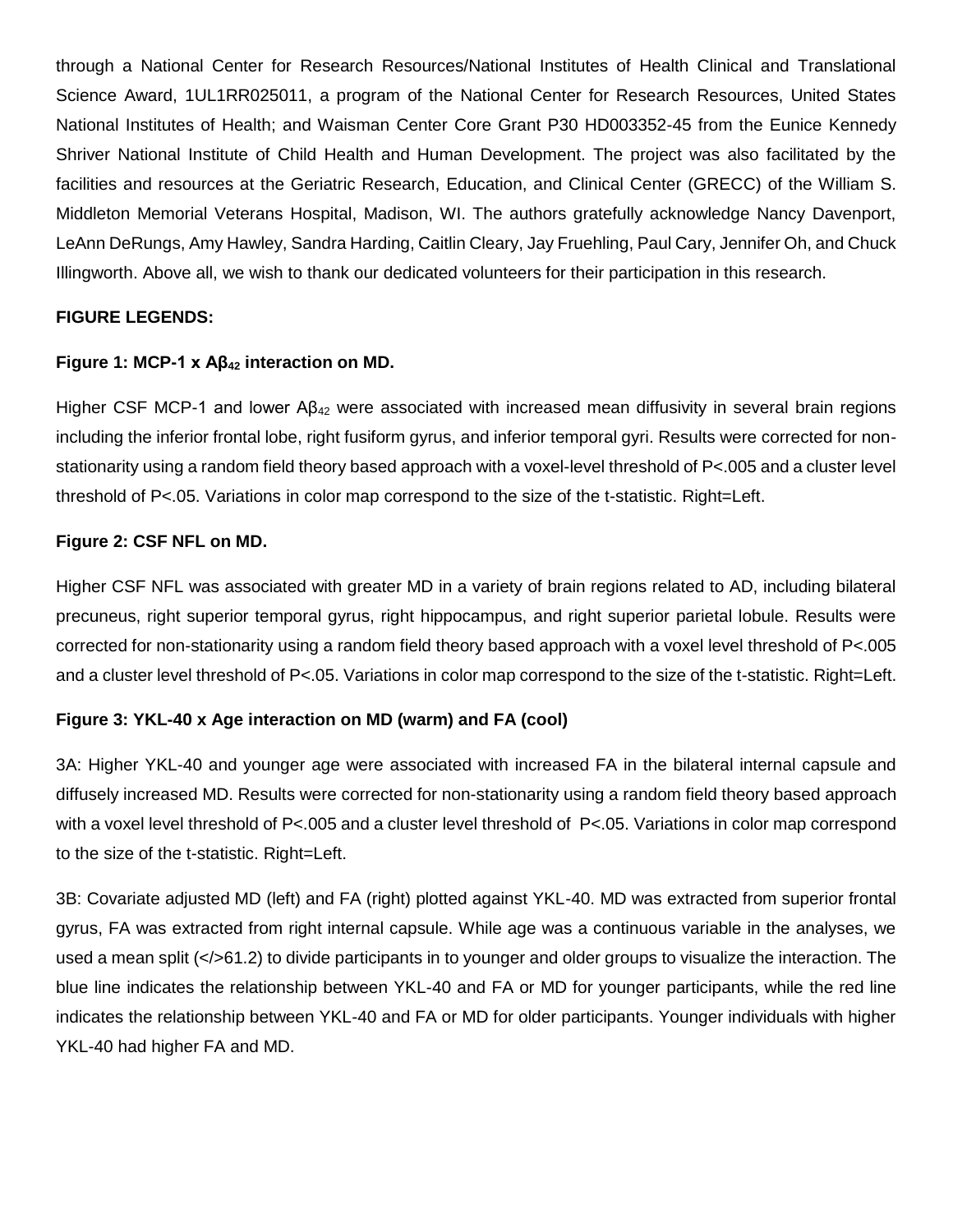### REFERENCES

- [1] Akiyama H. Inflammation and Alzheimer's disease. Neurobiol Aging 2000;21:383–421. doi:10.1016/S0197- 4580(00)00124-X.
- [2] McGeer EG, McGeer PL. Inflammatory processes in Alzheimer's disease. Prog Neuropsychopharmacol Biol Psychiatry 2003;27:741–9. doi:10.1016/S0278-5846(03)00124-6.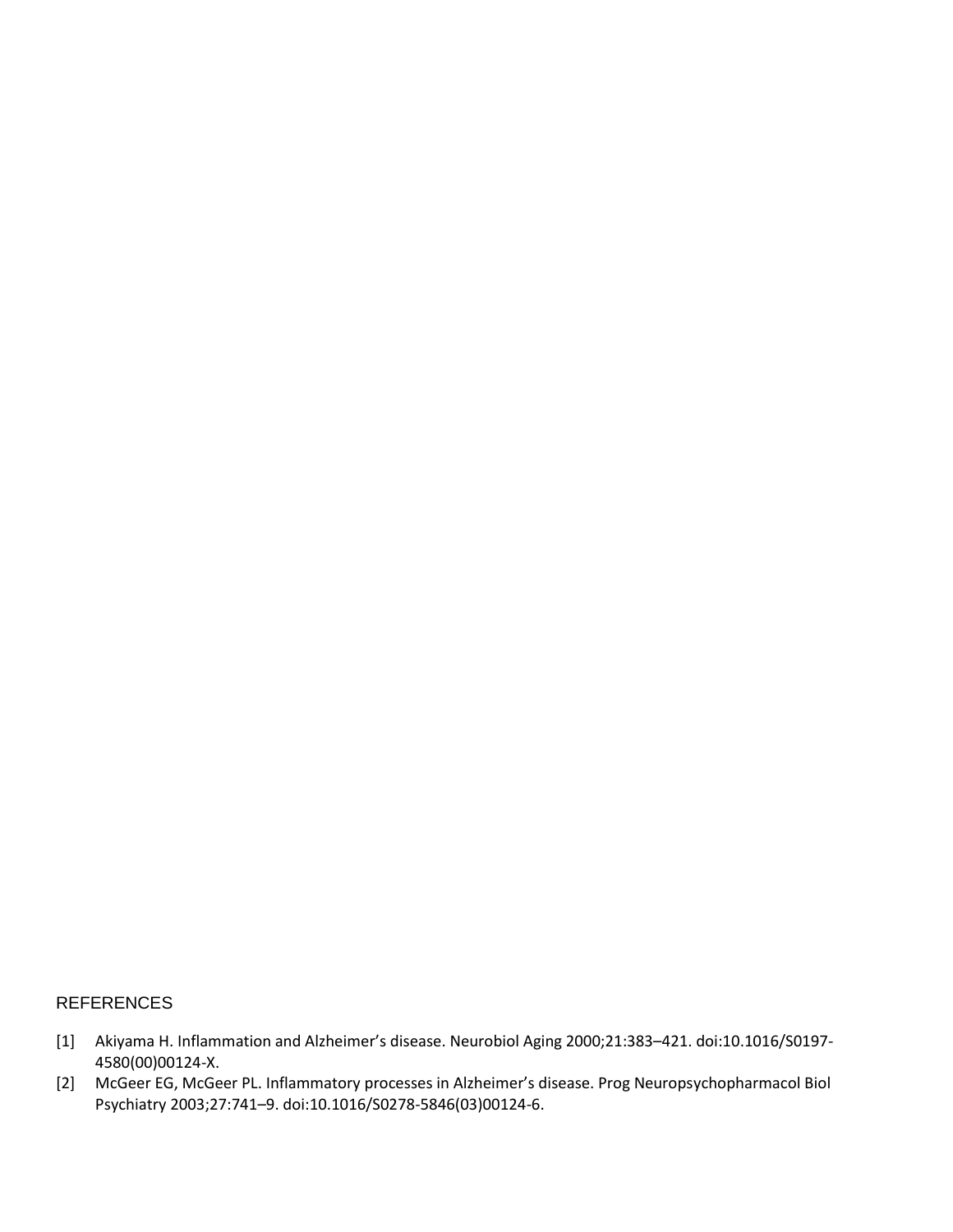- [3] DeKosky ST, Ikonomovic MD, Wang X, Farlow M, Wisniewski S, Lopez OL, et al. Plasma and cerebrospinal fluid ?1 antichymotrypsin levels in Alzheimer's disease: Correlation with cognitive impairment. Ann Neurol 2003;53:81–90. doi:10.1002/ana.10414.
- [4] Galimberti D, Fenoglio C, Lovati C, Venturelli E, Guidi I, Corrà B, et al. Serum MCP-1 levels are increased in mild cognitive impairment and mild Alzheimer's disease. Neurobiol Aging 2006;27:1763–8. doi:10.1016/j.neurobiolaging.2005.10.007.
- [5] Tarkowski E. Intrathecal inflammation precedes development of Alzheimer's disease. J Neurol Neurosurg Psychiatry 2003;74:1200–5. doi:10.1136/jnnp.74.9.1200.
- [6] Perez-Nievas BG, Stein TD, Tai H-C, Dols-Icardo O, Scotton TC, Barroeta-Espar I, et al. Dissecting phenotypic traits linked to human resilience to Alzheimer's pathology. Brain 2013;136:2510–26. doi:10.1093/brain/awt171.
- [7] Van Exel E, Eikelenboom P, Comijs H, Frölich M, Smit JH, Stek ML, et al. Vascular factors and markers of inflammation in offspring with a parental history of late-onset Alzheimer disease. Arch Gen Psychiatry 2009;66:1263–70. doi:10.1001/archgenpsychiatry.2009.146.
- [8] Wyss-Coray T. Inflammation in Alzheimer disease: driving force, bystander or beneficial response? Nat Med 2006;12:1005–15. doi:10.1038/nm1484.
- [9] Price JL, Morris JC. Tangles and plaques in nondemented aging and "preclinical" Alzheimer's disease. Ann Neurol 1999;45:358–68.
- [10] Chételat G, La Joie R, Villain N, Perrotin A, de La Sayette V, Eustache F, et al. Amyloid imaging in cognitively normal individuals, at-risk populations and preclinical Alzheimer's disease. NeuroImage Clin 2013;2:356–65. doi:10.1016/j.nicl.2013.02.006.
- [11] Lassmann H, Fischer P, Jellinger K. Synaptic Pathology of Alzheimer's Diseasea. Ann N Y Acad Sci 1993;695:59–64. doi:10.1111/j.1749-6632.1993.tb23028.x.
- [12] DeKosky ST, Scheff SW. Synapse loss in frontal cortex biopsies in Alzheimer's disease: correlation with cognitive severity. Ann Neurol 1990;27:457–64. doi:10.1002/ana.410270502.
- [13] Anna A, Alicia M, Lorena R, Albert L, Alex I, Jaume O, et al. Cerebrospinal Fluid Level of YKL-40 Protein in Preclinical and Prodromal Alzheimer's Disease. J Alzheimeraposs Dis 2014:901-8. doi:10.3233/JAD-140624.
- [14] Bob O, Joakim H, Ronald L, Henrik Z, Katarina N, Kina H, et al. Microglial Markers are Elevated in the Prodromal Phase of Alzheimer's Disease and Vascular Dementia. J Alzheimeraposs Dis 2013:45–53. doi:10.3233/JAD-2012-120787.
- [15] Craig-Schapiro R, Perrin RJ, Roe CM, Xiong C, Carter D, Cairns NJ, et al. YKL-40: A Novel Prognostic Fluid Biomarker for Preclinical Alzheimer's Disease. Biol Psychiatry 2010;68:903–12. doi:10.1016/j.biopsych.2010.08.025.
- [16] Rosén C, Andersson C-H, Andreasson U, Molinuevo JL, Bjerke M, Rami L, et al. Increased Levels of Chitotriosidase and YKL-40 in Cerebrospinal Fluid from Patients with Alzheimer's Disease. Dement Geriatr Cogn Disord Extra 2014;4:297–304. doi:10.1159/000362164.
- [17] Gaiottino J, Norgren N, Dobson R, Topping J, Nissim A, Malaspina A, et al. Increased Neurofilament Light Chain Blood Levels in Neurodegenerative Neurological Diseases. PLoS ONE 2013;8:e75091. doi:10.1371/journal.pone.0075091.
- [18] Scherling CS, Hall T, Berisha F, Klepac K, Karydas A, Coppola G, et al. Cerebrospinal fluid neurofilament concentration reflects disease severity in frontotemporal degeneration: Neurofilament in FTD. Ann Neurol 2014;75:116–26. doi:10.1002/ana.24052.
- [19] Sj�gren M, Blomberg M, Jonsson M, Wahlund L-O, Edman �, Lind K, et al. Neurofilament protein in cerebrospinal fluid: A marker of white matter changes. J Neurosci Res 2001;66:510–6. doi:10.1002/jnr.1242.
- [20] Skillback T, Farahmand B, Bartlett JW, Rosen C, Mattsson N, Nagga K, et al. CSF neurofilament light differs in neurodegenerative diseases and predicts severity and survival. Neurology 2014. doi:10.1212/WNL.0000000000001015.
- [21] Bozzali M, Falini A, Franceschi M, Cercignani M, Zuffi M, Scotti G, et al. White matter damage in Alzheimer's disease assessed in vivo using diffusion tensor magnetic resonance imaging. J Neurol Neurosurg Psychiatry 2002;72:742–6.
- [22] Takahashi S, Yonezawa H, Takahashi J, Kudo M, Inoue T, Tohgi H. Selective reduction of diffusion anisotropy in white matter of Alzheimer disease brains measured by 3.0 Tesla magnetic resonance imaging. Neurosci Lett 2002;332:45–8.
- [23] Nierenberg J, Pomara N, Hoptman MJ, Sidtis JJ, Ardekani BA, Lim KO. Abnormal white matter integrity in healthy apolipoprotein E epsilon4 carriers. Neuroreport 2005;16:1369–72.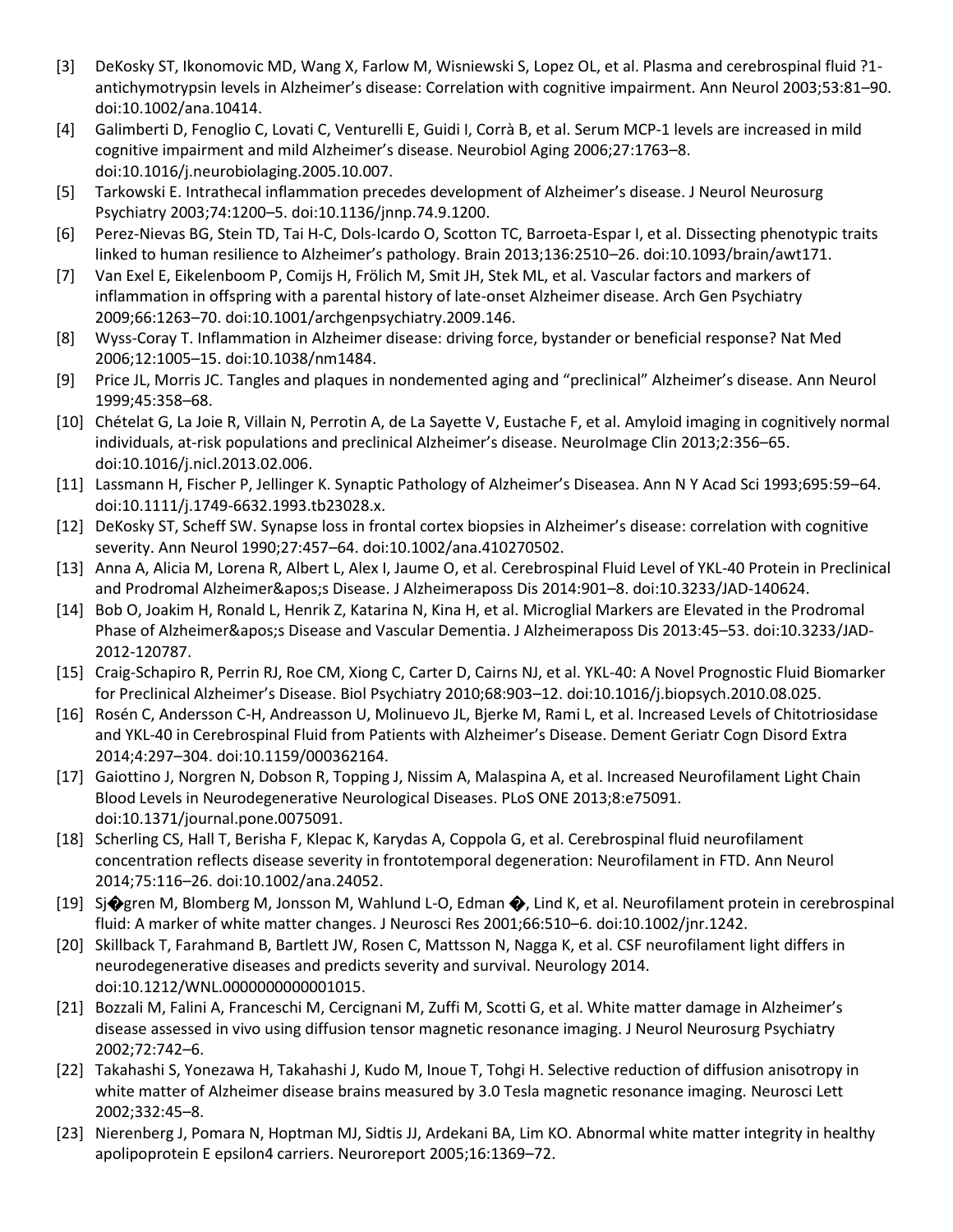- [24] Medina D, DeToledo-Morrell L, Urresta F, Gabrieli JDE, Moseley M, Fleischman D, et al. White matter changes in mild cognitive impairment and AD: A diffusion tensor imaging study. Neurobiol Aging 2006;27:663–72. doi:10.1016/j.neurobiolaging.2005.03.026.
- [25] Stahl R, Dietrich O, Teipel SJ, Hampel H, Reiser MF, Schoenberg SO. White matter damage in Alzheimer disease and mild cognitive impairment: assessment with diffusion-tensor MR imaging and parallel imaging techniques. Radiology 2007;243:483–92. doi:10.1148/radiol.2432051714.
- [26] Fellgiebel A, Schermuly I, Gerhard A, Keller I, Albrecht J, Weibrich C, et al. Functional relevant loss of long association fibre tracts integrity in early Alzheimer's disease. Neuropsychologia 2008;46:1698–706. doi:10.1016/j.neuropsychologia.2007.12.010.
- [27] Rose SE, Janke AL, Chalk JB. Gray and white matter changes in Alzheimer's disease: a diffusion tensor imaging study. J Magn Reson Imaging JMRI 2008;27:20–6. doi:10.1002/jmri.21231.
- [28] Canu E, McLaren DG, Fitzgerald ME, Bendlin BB, Zoccatelli G, Alessandrini F, et al. Microstructural diffusion changes are independent of macrostructural volume loss in moderate to severe Alzheimer's disease. J Alzheimers Dis JAD 2010;19:963–76. doi:10.3233/JAD-2010-1295.
- [29] Honea RA, Vidoni E, Harsha A, Burns JM. Impact of APOE on the healthy aging brain: a voxel-based MRI and DTI study. J Alzheimers Dis JAD 2009;18:553–64. doi:10.3233/JAD-2009-1163.
- [30] Bendlin BB, Ries ML, Canu E, Sodhi A, Lazar M, Alexander AL, et al. White matter is altered with parental family history of Alzheimer's disease. Alzheimers Dement 2010;6:394–403. doi:10.1016/j.jalz.2009.11.003.
- [31] Xiong C. Role of Family History for Alzheimer Biomarker Abnormalities in the Adult Children Study. Arch Neurol 2011;68:1313. doi:10.1001/archneurol.2011.208.
- [32] Westlye LT, Reinvang I, Rootwelt H, Espeseth T. Effects of APOE on brain white matter microstructure in healthy adults. Neurology 2012;79:1961–9. doi:10.1212/WNL.0b013e3182735c9c.
- [33] Alexander AL, Lee JE, Lazar M, Field AS. Diffusion tensor imaging of the brain. Neurother J Am Soc Exp Neurother 2007;4:316–29. doi:10.1016/j.nurt.2007.05.011.
- [34] Beaulieu C. The basis of anisotropic water diffusion in the nervous system a technical review. NMR Biomed 2002;15:435–55. doi:10.1002/nbm.782.
- [35] Bendlin BB, Carlsson CM, Johnson SC, Zetterberg H, Blennow K, Willette AA, et al. CSF T-Tau/Aβ42 Predicts White Matter Microstructure in Healthy Adults at Risk for Alzheimer's Disease. PLoS ONE 2012;7:e37720. doi:10.1371/journal.pone.0037720.
- [36] Fjell AM, Walhovd KB, Fennema-Notestine C, McEvoy LK, Hagler DJ, Holland D, et al. Brain Atrophy in Healthy Aging Is Related to CSF Levels of A 1-42. Cereb Cortex 2010;20:2069–79. doi:10.1093/cercor/bhp279.
- [37] Fortea J, Vilaplana E, Alcolea D, Carmona-Iragui M, Sánchez-Saudinos M-B, Sala I, et al. Cerebrospinal fluid βamyloid and phospho-tau biomarker interactions affecting brain structure in preclinical Alzheimer disease: CSF β-Amyloid and p-Tau in AD. Ann Neurol 2014:n/a – n/a. doi:10.1002/ana.24186.
- [38] Mattsson N, Insel P, Nosheny R, Trojanowski JQ, Shaw LM, Jack CR, et al. Effects of cerebrospinal fluid proteins on brain atrophy rates in cognitively healthy older adults. Neurobiol Aging 2014;35:614–22. doi:10.1016/j.neurobiolaging.2013.08.027.
- [39] Gale SC, Gao L, Mikacenic C, Coyle SM, Rafaels N, Murray Dudenkov T, et al. APOε4 is associated with enhanced in vivo innate immune responses in human subjects. J Allergy Clin Immunol 2014;134:127–34.e9. doi:10.1016/j.jaci.2014.01.032.
- [40] McKhann G, Drachman D, Folstein M, Katzman R, Price D, Stadlan EM. Clinical diagnosis of Alzheimer's disease: report of the NINCDS-ADRDA Work Group under the auspices of Department of Health and Human Services Task Force on Alzheimer's Disease. Neurology 1984;34:939–44.
- [41] McKhann GM, Knopman DS, Chertkow H, Hyman BT, Jack CR, Kawas CH, et al. The diagnosis of dementia due to Alzheimer's disease: Recommendations from the National Institute on Aging-Alzheimer's Association workgroups on diagnostic guidelines for Alzheimer's disease. Alzheimers Dement 2011;7:263–9. doi:10.1016/j.jalz.2011.03.005.
- [42] Johnson SC, La Rue A, Hermann BP, Xu G, Koscik RL, Jonaitis EM, et al. The effect of TOMM40 poly-T length on gray matter volume and cognition in middle-aged persons with APOE ε3/ε3 genotype. Alzheimers Dement J Alzheimers Assoc 2011;7:456–65. doi:10.1016/j.jalz.2010.11.012.
- [43] Palmqvist S, Zetterberg H, Blennow K, Vestberg S, Andreasson U, Brooks DJ, et al. Accuracy of brain amyloid detection in clinical practice using cerebrospinal fluid β-amyloid 42: a cross-validation study against amyloid positron emission tomography. JAMA Neurol 2014;71:1282–9. doi:10.1001/jamaneurol.2014.1358.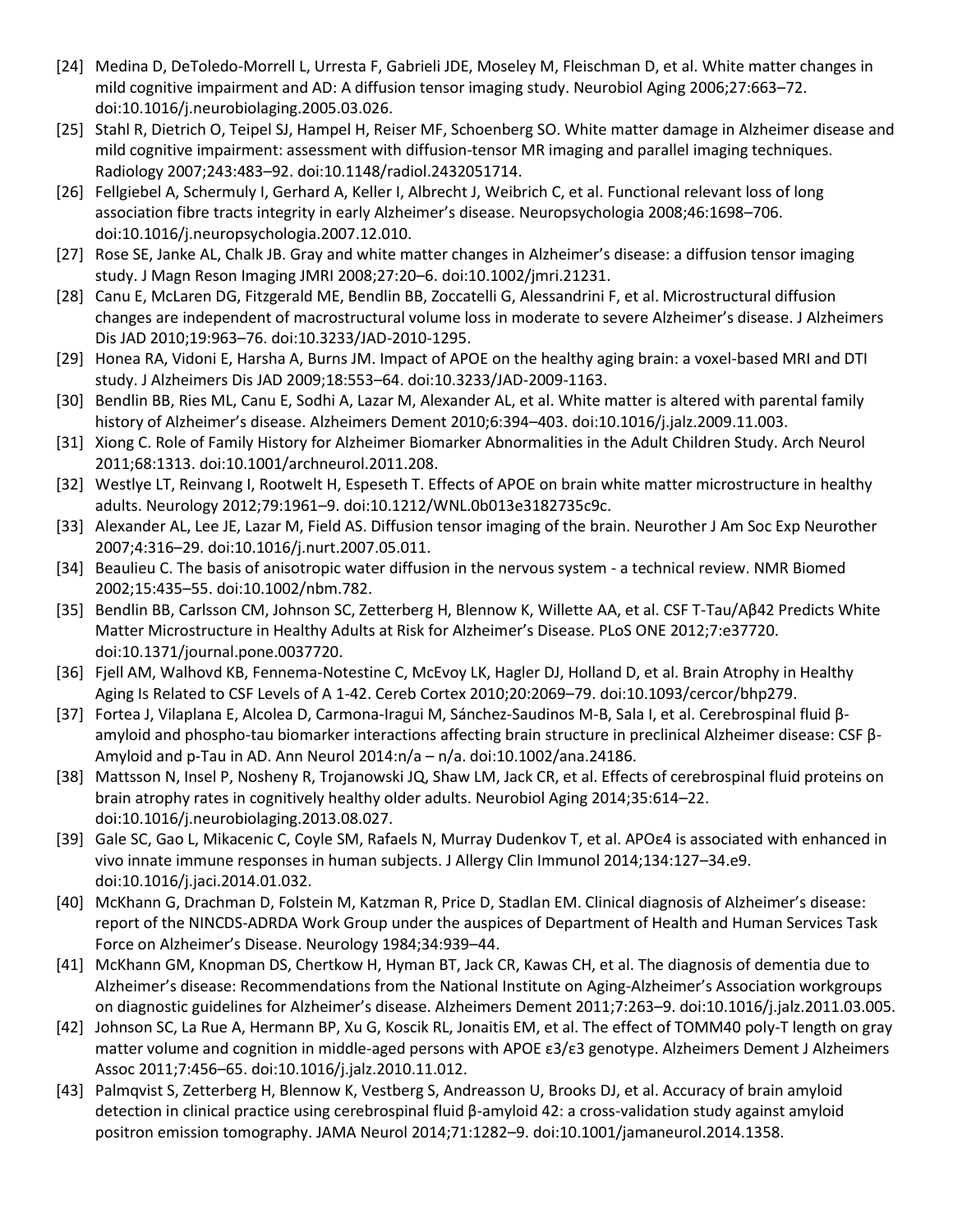- [44] Adluru N, Destiche DJ, Lu SY-F, Doran ST, Birdsill AC, Melah KE, et al. White matter microstructure in late middleage: Effects of apolipoprotein E4 and parental family history of Alzheimer's disease. NeuroImage Clin 2014;4:730– 42. doi:10.1016/j.nicl.2014.04.008.
- [45] Schmidt P, Gaser C, Arsic M, Buck D, Förschler A, Berthele A, et al. An automated tool for detection of FLAIRhyperintense white-matter lesions in Multiple Sclerosis. NeuroImage 2012;59:3774–83. doi:10.1016/j.neuroimage.2011.11.032.
- [46] Birdsill AC, Koscik RL, Jonaitis EM, Johnson SC, Okonkwo OC, Hermann BP, et al. Regional white matter hyperintensities: aging, Alzheimer's disease risk, and cognitive function. Neurobiol Aging 2014;35:769–76. doi:10.1016/j.neurobiolaging.2013.10.072.
- [47] Keihaninejad S, Heckemann RA, Fagiolo G, Symms MR, Hajnal JV, Hammers A, et al. A robust method to estimate the intracranial volume across MRI field strengths (1.5T and 3T). NeuroImage 2010;50:1427-37. doi:10.1016/j.neuroimage.2010.01.064.
- [48] Hayasaka S, Phan KL, Liberzon I, Worsley KJ, Nichols TE. Nonstationary cluster-size inference with random field and permutation methods. NeuroImage 2004;22:676–87. doi:10.1016/j.neuroimage.2004.01.041.
- [49] Worsley KJ, Andermann M, Koulis T, MacDonald D, Evans AC. Detecting changes in nonisotropic images. Hum Brain Mapp 1999;8:98–101.
- [50] Sperling RA, Aisen PS, Beckett LA, Bennett DA, Craft S, Fagan AM, et al. Toward defining the preclinical stages of Alzheimer's disease: recommendations from the National Institute on Aging-Alzheimer's Association workgroups on diagnostic guidelines for Alzheimer's disease. Alzheimers Dement J Alzheimers Assoc 2011;7:280–92. doi:10.1016/j.jalz.2011.03.003.
- [51] Westin K, Buchhave P, Nielsen H, Minthon L, Janciauskiene S, Hansson O. CCL2 is associated with a faster rate of cognitive decline during early stages of Alzheimer's disease. PloS One 2012;7:e30525. doi:10.1371/journal.pone.0030525.
- [52] Ishizuka K, Kimura T, Igata-Yi R, Katsuragi S, Takamatsu J, Miyakawa T. Identification of monocyte chemoattractant protein-1 in senile plaques and reactive microglia of Alzheimer's disease. Psychiatry Clin Neurosci 1997;51:135–8. doi:10.1111/j.1440-1819.1997.tb02375.x.
- [53] Meda L, Bernasconi S, Bonaiuto C, Sozzani S, Zhou D, Otvos L, et al. Beta-amyloid (25-35) peptide and IFN-gamma synergistically induce the production of the chemotactic cytokine MCP-1/JE in monocytes and microglial cells. J Immunol Baltim Md 1950 1996;157:1213–8.
- [54] Terry RD. The cytoskeleton in Alzheimer disease. J Neural Transm Suppl 1998;53:141–5.
- [55] Aktas O, Ullrich O, Infante-Duarte C, Nitsch R, Zipp F. Neuronal damage in brain inflammation. Arch Neurol 2007;64:185–9. doi:10.1001/archneur.64.2.185.
- [56] Glass CK, Saijo K, Winner B, Marchetto MC, Gage FH. Mechanisms Underlying Inflammation in Neurodegeneration. Cell 2010;140:918–34. doi:10.1016/j.cell.2010.02.016.
- [57] Kitazawa M. Microglia as a Potential Bridge between the Amyloid -Peptide and Tau. Ann N Y Acad Sci 2004;1035:85–103. doi:10.1196/annals.1332.006.
- [58] Mac Donald CL, Dikranian K, Bayly P, Holtzman D, Brody D. Diffusion tensor imaging reliably detects experimental traumatic axonal injury and indicates approximate time of injury. J Neurosci Off J Soc Neurosci 2007;27:11869–76. doi:10.1523/JNEUROSCI.3647-07.2007.
- [59] Roosendaal S, Geurts J, Vrenken H, Hulst H, Cover K, Castelijns J, et al. Regional DTI differences in multiple sclerosis patients. NeuroImage 2009;44:1397–403. doi:10.1016/j.neuroimage.2008.10.026.
- [60] Kraus MF, Susmaras T, Caughlin BP, Walker CJ, Sweeney JA, Little DM. White matter integrity and cognition in chronic traumatic brain injury: a diffusion tensor imaging study. Brain 2007;130:2508–19. doi:10.1093/brain/awm216.
- [61] Stebbins GT, Murphy CM. Diffusion tensor imaging in Alzheimer's disease and mild cognitive impairment. Behav Neurol 2009;21:39–49. doi:10.3233/BEN-2009-0234.
- [62] Filipcik P, Zilka N, Bugos O, Kucerak J, Koson P, Novak P, et al. First transgenic rat model developing progressive cortical neurofibrillary tangles. Neurobiol Aging 2012;33:1448–56. doi:10.1016/j.neurobiolaging.2010.10.015.
- [63] Sheffield LG, Marquis JG, Berman NE. Regional distribution of cortical microglia parallels that of neurofibrillary tangles in Alzheimer's disease. Neurosci Lett 2000;285:165–8. doi:10.1016/S0304-3940(00)01037-5.
- [64] McGeer PL. Polymorphisms in Inflammatory Genes and the Risk of Alzheimer Disease. Arch Neurol 2001;58:1790. doi:10.1001/archneur.58.11.1790.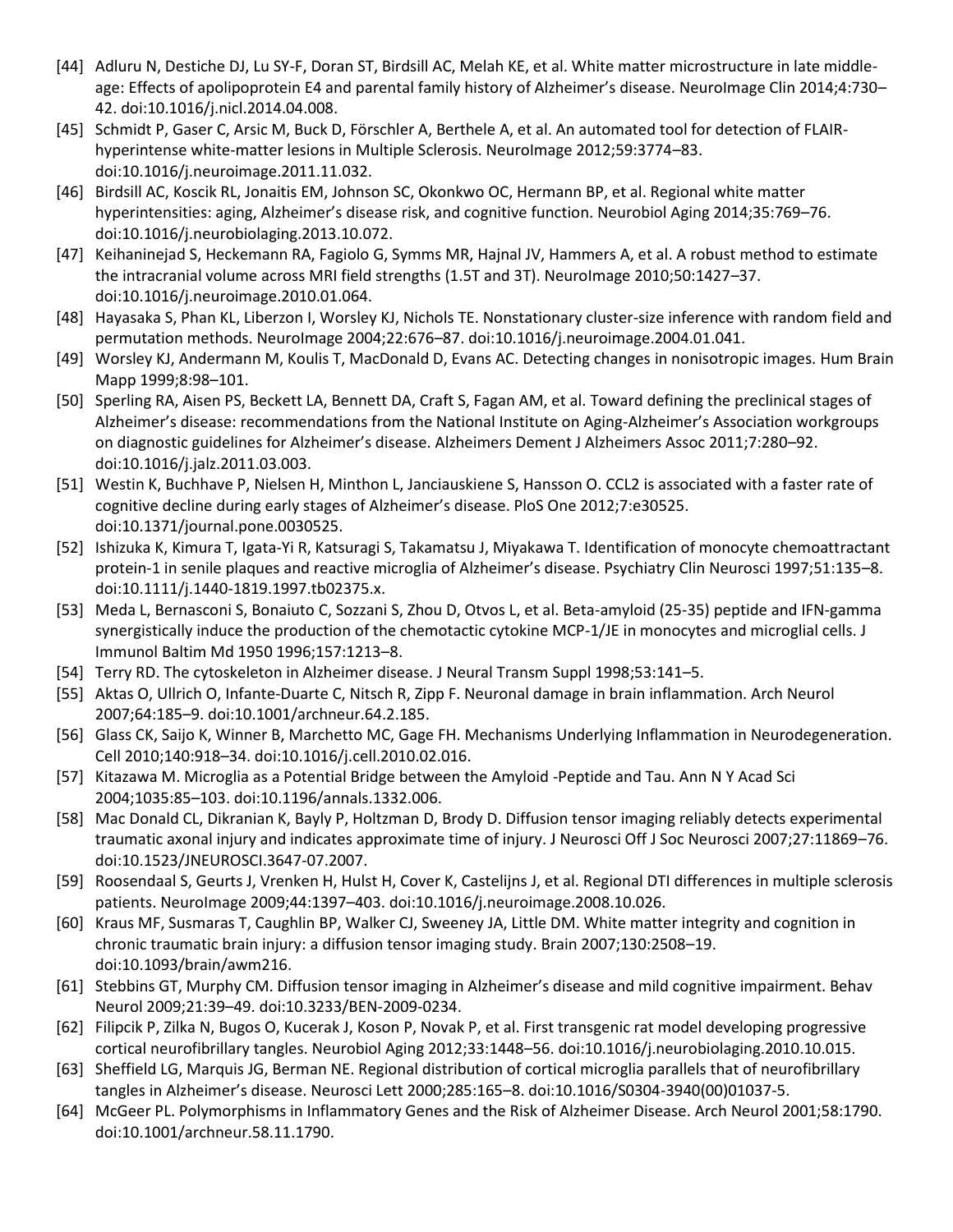- [65] Cárdenas AM, Ardiles AO, Barraza N, Baéz-Matus X, Caviedes P. Role of Tau Protein in Neuronal Damage in Alzheimer's Disease and Down Syndrome. Arch Med Res 2012;43:645–54. doi:10.1016/j.arcmed.2012.10.012.
- [66] Mandelkow E. Clogging of axons by tau, inhibition of axonal traffic and starvation of synapses. Neurobiol Aging 2003;24:1079–85. doi:10.1016/j.neurobiolaging.2003.04.007.
- [67] Blennow K, Vanmechelen E, Hampel H. CSF total tau, Abeta42 and phosphorylated tau protein as biomarkers for Alzheimer's disease. Mol Neurobiol 2001;24:87–97. doi:10.1385/MN:24:1-3:087.
- [68] Hesse C, Rosengren L, Andreasen N, Davidsson P, Vanderstichele H, Vanmechelen E, et al. Transient increase in total tau but not phospho-tau in human cerebrospinal fluid after acute stroke. Neurosci Lett 2001;297:187–90.
- [69] Ryan NS, Keihaninejad S, Shakespeare TJ, Lehmann M, Crutch SJ, Malone IB, et al. Magnetic resonance imaging evidence for presymptomatic change in thalamus and caudate in familial Alzheimer's disease. Brain J Neurol 2013;136:1399–414. doi:10.1093/brain/awt065.
- [70] Bendlin BB, Carlsson CM, Gleason CE, Johnson SC, Sodhi A, Gallagher CL, et al. Midlife predictors of Alzheimer's disease. Maturitas 2010;65:131–7. doi:10.1016/j.maturitas.2009.12.014.
- [71] In 't Veld BA, Launer LJ, Hoes AW, Ott A, Hofman A, Breteler MM, et al. NSAIDs and incident Alzheimer's disease. The Rotterdam Study. Neurobiol Aging 1998;19:607–11.
- [72] Walther K, Bendlin BB, Glisky EL, Trouard TP, Lisse JR, Posever JO, et al. Anti-inflammatory drugs reduce agerelated decreases in brain volume in cognitively normal older adults. Neurobiol Aging 2011;32:497–505. doi:10.1016/j.neurobiolaging.2009.03.006.
- [73] Jack CR, Knopman DS, Jagust WJ, Petersen RC, Weiner MW, Aisen PS, et al. Tracking pathophysiological processes in Alzheimer's disease: an updated hypothetical model of dynamic biomarkers. Lancet Neurol 2013;12:207–16. doi:10.1016/S1474-4422(12)70291-0.
- [74] Reiman EM, Quiroz YT, Fleisher AS, Chen K, Velez-Pardo C, Jimenez-Del-Rio M, et al. Brain imaging and fluid biomarker analysis in young adults at genetic risk for autosomal dominant Alzheimer's disease in the presenilin 1 E280A kindred: a case-control study. Lancet Neurol 2012;11:1048–56. doi:10.1016/S1474-4422(12)70228-4.
- [75] Racine AM, Adluru N, Alexander AL, Christian BT, Okonkwo OC, Oh J, et al. Associations between white matter microstructure and amyloid burden in preclinical Alzheimer's disease: A multimodal imaging investigation. NeuroImage Clin 2014;4:604–14. doi:10.1016/j.nicl.2014.02.001.
- [76] Lee CYD, Landreth GE. The role of microglia in amyloid clearance from the AD brain. J Neural Transm 2010;117:949–60. doi:10.1007/s00702-010-0433-4.
- [77] Bolmont T, Haiss F, Eicke D, Radde R, Mathis CA, Klunk WE, et al. Dynamics of the microglial/amyloid interaction indicate a role in plaque maintenance. J Neurosci Off J Soc Neurosci 2008;28:4283–92. doi:10.1523/JNEUROSCI.4814-07.2008.
- [78] El Khoury J, Toft M, Hickman SE, Means TK, Terada K, Geula C, et al. Ccr2 deficiency impairs microglial accumulation and accelerates progression of Alzheimer-like disease. Nat Med 2007;13:432–8. doi:10.1038/nm1555.
- [79] Blennow K. Cerebrospinal fluid protein biomarkers for Alzheimer's disease. NeuroRX 2004;1:213–25. doi:10.1602/neurorx.1.2.213.
- [80] Vemuri P, Wiste HJ, Weigand SD, Shaw LM, Trojanowski JQ, Weiner MW, et al. MRI and CSF biomarkers in normal, MCI, and AD subjects: Diagnostic discrimination and cognitive correlations. Neurology 2009;73:287–93. doi:10.1212/WNL.0b013e3181af79e5.
- [81] Visser PJ, Verhey F, Knol DL, Scheltens P, Wahlund L-O, Freund-Levi Y, et al. Prevalence and prognostic value of CSF markers of Alzheimer's disease pathology in patients with subjective cognitive impairment or mild cognitive impairment in the DESCRIPA study: a prospective cohort study. Lancet Neurol 2009;8:619–27. doi:10.1016/S1474- 4422(09)70139-5.
- [82] Andreasen N, Minthon L, Davidsson P, Vanmechelen E, Vanderstichele H, Winblad B, et al. Evaluation of CSF-tau and CSF-Aβ42 as Diagnostic Markers for Alzheimer Disease in Clinical Practice. Arch Neurol 2001;58. doi:10.1001/archneur.58.3.373.
- [83] Fagan AM, Roe CM, Xiong C, Mintun MA, Morris JC, Holtzman DM. Cerebrospinal Fluid tau/β-Amyloid42 Ratio as a Prediction of Cognitive Decline in Nondemented Older Adults. Arch Neurol 2007;64:343. doi:10.1001/archneur.64.3.noc60123.
- [84] Gustafson DR, Skoog I, Rosengren L, Zetterberg H, Blennow K. Cerebrospinal fluid -amyloid 1-42 concentration may predict cognitive decline in older women. J Neurol Neurosurg Psychiatry 2006;78:461–4. doi:10.1136/jnnp.2006.100529.